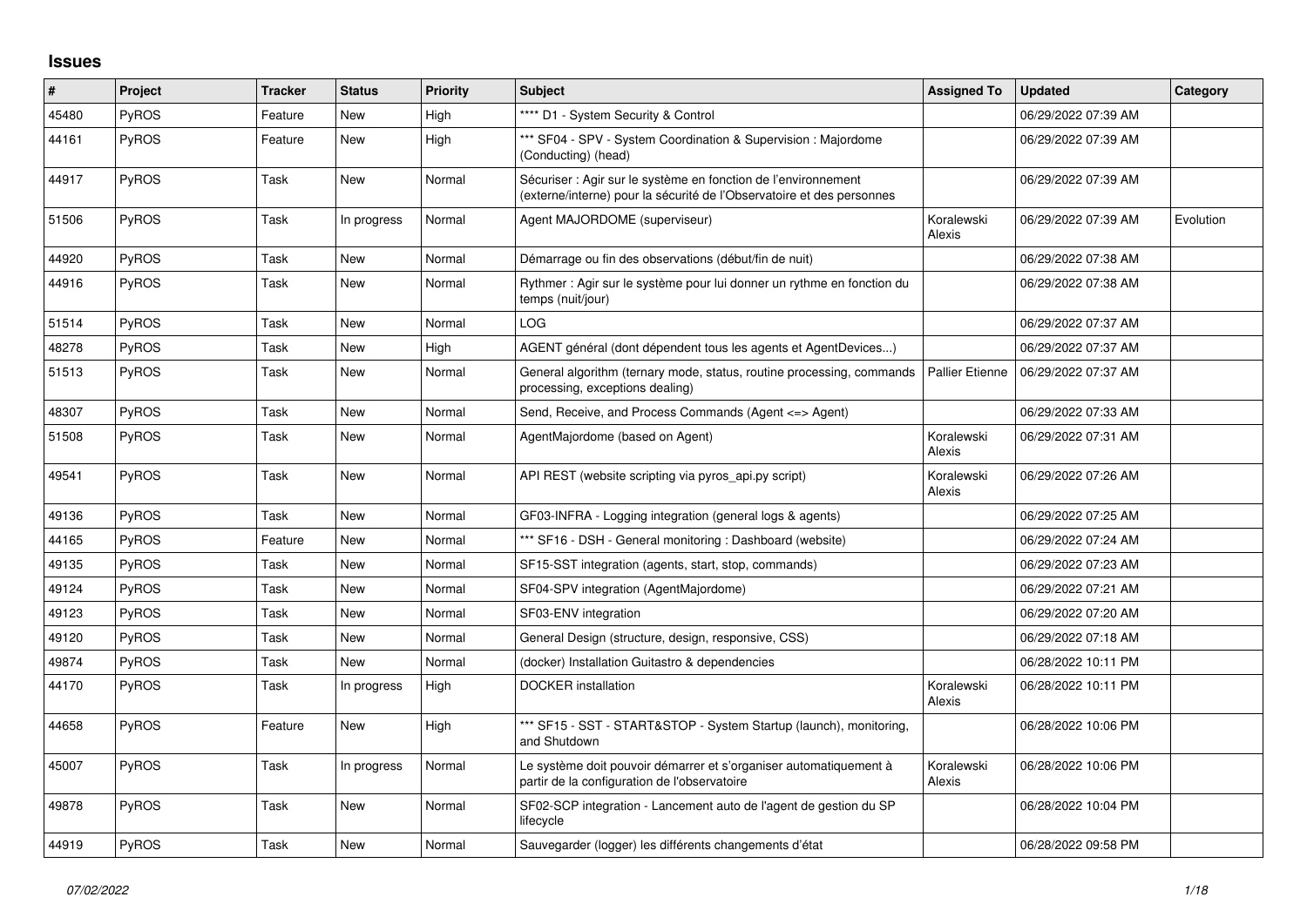| #     | Project      | <b>Tracker</b> | <b>Status</b> | <b>Priority</b> | <b>Subject</b>                                                                                                                          | <b>Assigned To</b>   | <b>Updated</b>      | Category |
|-------|--------------|----------------|---------------|-----------------|-----------------------------------------------------------------------------------------------------------------------------------------|----------------------|---------------------|----------|
| 44918 | PyROS        | Task           | New           | Normal          | Optimiser : Agir sur le système en fonction des conditions d'observation<br>pour n'observer que quand la qualité du ciel est suffisante |                      | 06/28/2022 09:58 PM |          |
| 44915 | PyROS        | Task           | New           | Normal          | Changer le mode du système : passer en mode manuel (maintenance)<br>ou automatique                                                      |                      | 06/28/2022 09:57 PM |          |
| 44914 | PyROS        | Task           | New           | Normal          | (re-)Démarrer, mettre en Pause, ou Stopper tout ou partie du système                                                                    |                      | 06/28/2022 09:56 PM |          |
| 49152 | <b>PyROS</b> | Task           | New           | Normal          | RUN/EXEC - Start & Stop software (et Agents)                                                                                            |                      | 05/24/2022 02:55 PM |          |
| 49149 | PyROS        | Task           | New           | High            | SCRIPT RUN (PYROS/pyros.py) (uniquement pour la partie execution)                                                                       |                      | 05/24/2022 02:55 PM |          |
| 44159 | <b>PyROS</b> | Feature        | New           | Normal          | *** SF03 - ENV - Environment Monitoring (int/ext, observatory &<br>weather)                                                             |                      | 05/05/2022 09:54 AM |          |
| 44907 | PyROS        | Task           | New           | Normal          | Show Weather & Observatory monitored data (in a convenient way)                                                                         |                      | 05/05/2022 09:53 AM |          |
| 45481 | <b>PyROS</b> | Feature        | New           | Normal          | **** D2 - Users & Programs                                                                                                              |                      | 03/29/2022 09:17 AM |          |
| 44154 | PyROS        | Feature        | In progress   | Normal          | *** SF02 - SCP - Scientific Programs Management                                                                                         |                      | 03/29/2022 09:17 AM |          |
| 49994 | PyROS        | Task           | In progress   | Normal          | SP export (list & 1)                                                                                                                    | Koralewski<br>Alexis | 03/29/2022 09:17 AM |          |
| 44892 | PyROS        | Task           | <b>New</b>    | Normal          | SPs view (list & 1)                                                                                                                     |                      | 03/29/2022 09:17 AM |          |
| 44890 | PyROS        | Task           | New           | Normal          | SP CRUD                                                                                                                                 |                      | 03/29/2022 09:17 AM |          |
| 44150 | PyROS        | Feature        | In progress   | Normal          | *** SF01 - USR - Users, Roles, and Authorizations Management                                                                            |                      | 03/29/2022 09:14 AM |          |
| 45550 | PyROS        | Task           | New           | Normal          | <b>Users View &amp; Export</b>                                                                                                          | Koralewski<br>Alexis | 03/29/2022 09:14 AM |          |
| 44835 | PyROS        | Task           | New           | Normal          | (F01) CRUD (utilisateur)                                                                                                                |                      | 03/29/2022 09:14 AM |          |
| 44721 | PyROS        | Feature        | New           | Normal          | *** GF4 - QUAL - Quality & Tests - High level tests (integration &<br>functional), plan tests, validation des exigences (qualif)        |                      | 03/16/2022 04:55 PM |          |
| 45485 | PyROS        | Feature        | New           | High            | **** D0 - GENERAL, ADMINISTRATIVE & TECHNICAL                                                                                           |                      | 03/16/2022 04:53 PM |          |
| 49890 | PyROS        | Task           | New           | Normal          | Global Start & Stop (safe)                                                                                                              |                      | 03/16/2022 04:52 PM |          |
| 44659 | PyROS        | Feature        | New           | Normal          | *** GF3 - INFRA - Hardware, Operating System, Network, Security &<br>Safety                                                             |                      | 03/16/2022 04:51 PM |          |
| 49889 | <b>PyROS</b> | Task           | New           | Normal          | Backup                                                                                                                                  |                      | 03/16/2022 04:49 PM |          |
| 49888 | PyROS        | Task           | New           | Normal          | Firewall                                                                                                                                |                      | 03/16/2022 04:48 PM |          |
| 49887 | PyROS        | Task           | New           | Normal          | Hardware                                                                                                                                |                      | 03/16/2022 04:47 PM |          |
| 49886 | PyROS        | Task           | New           | Normal          | System watch (Nagios, )                                                                                                                 |                      | 03/16/2022 04:47 PM |          |
| 49885 | PyROS        | Task           | New           | Normal          | Network                                                                                                                                 |                      | 03/16/2022 04:46 PM |          |
| 48279 | PyROS        | Task           | New           | Normal          | General LOGGING (fichiers texte, écran en mode debug)                                                                                   |                      | 03/16/2022 04:45 PM |          |
| 45153 | PyROS        | Story          | New           | Normal          | REQ-051 Sécurité des systèmes informatique (SSI)                                                                                        |                      | 03/16/2022 04:44 PM |          |
| 45126 | PyROS        | Story          | New           | Normal          | REQ-048 sauvegarde des données brutes                                                                                                   |                      | 03/16/2022 04:43 PM |          |
| 45154 | PyROS        | Story          | New           | Normal          | REQ-070 SSI_010 Spécifications techniques SSI                                                                                           |                      | 03/16/2022 04:42 PM |          |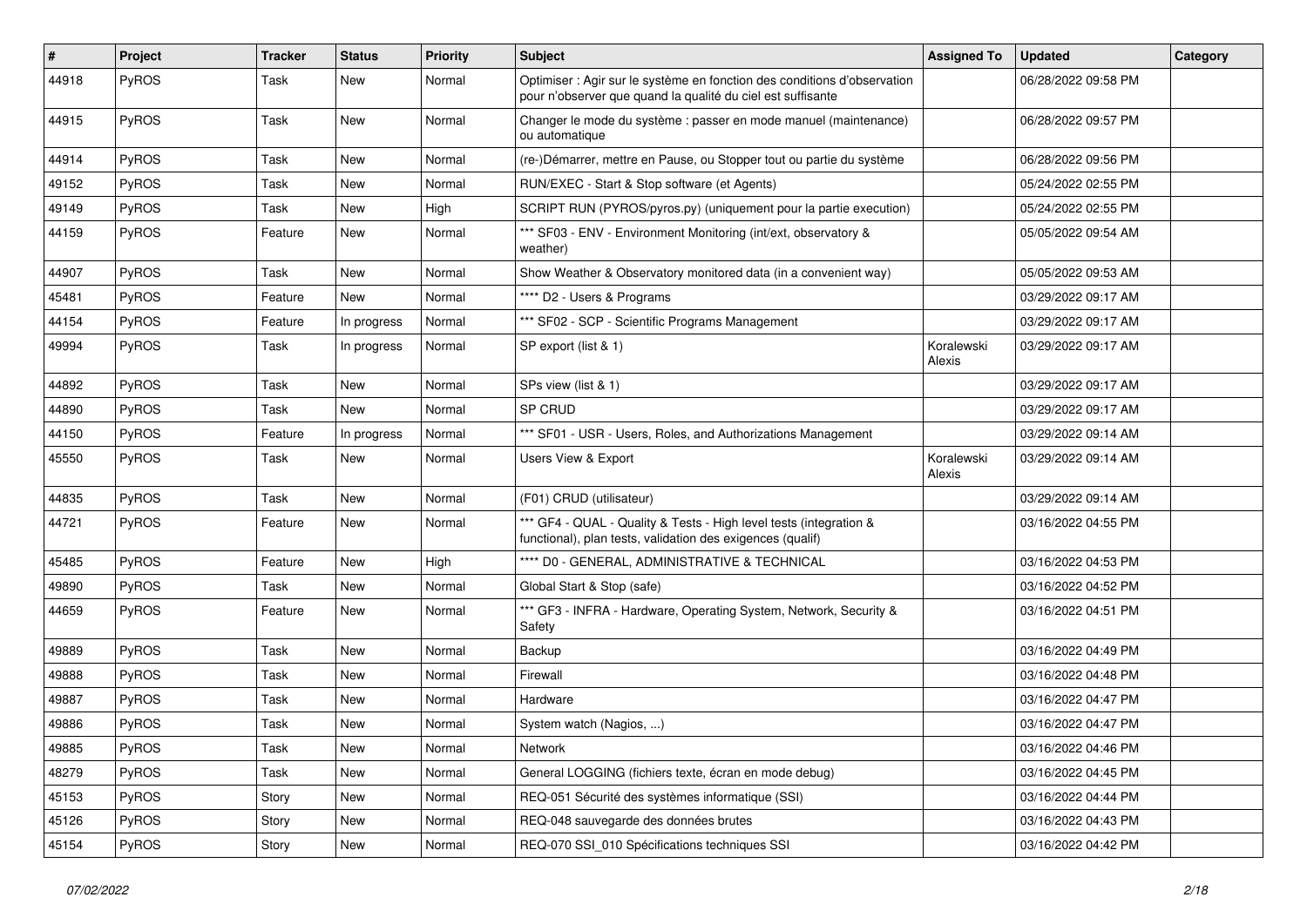| #     | Project      | <b>Tracker</b> | <b>Status</b> | <b>Priority</b> | <b>Subject</b>                                                                                                     | <b>Assigned To</b> | <b>Updated</b>      | Category |
|-------|--------------|----------------|---------------|-----------------|--------------------------------------------------------------------------------------------------------------------|--------------------|---------------------|----------|
| 45135 | PyROS        | Story          | <b>New</b>    | Normal          | REQ-050 SURETE_260 Système informatique (SSI)                                                                      |                    | 03/16/2022 04:42 PM |          |
| 45130 | PyROS        | Story          | New           | Normal          | REQ-047 SURETE_240 Sauvegarde des données brutes                                                                   |                    | 03/16/2022 04:42 PM |          |
| 45129 | <b>PyROS</b> | Story          | New           | Normal          | REQ-046 SURETE 210 Arrêt du système en cas de condition<br>météorologiques défavorables                            |                    | 03/16/2022 04:42 PM |          |
| 45128 | PyROS        | Story          | <b>New</b>    | Normal          | REQ-045 SECURITE_200 Système d'alerte                                                                              |                    | 03/16/2022 04:42 PM |          |
| 45103 | <b>PyROS</b> | Story          | New           | Normal          | REQ-033 SURETE_050 Prise en compte de la météo                                                                     |                    | 03/16/2022 04:42 PM |          |
| 45101 | PyROS        | Story          | <b>New</b>    | Normal          | REQ-034 SURETE_080 Coupure électrique                                                                              |                    | 03/16/2022 04:42 PM |          |
| 45184 | PyROS        | Story          | New           | Normal          | REQ-111 Mise en sécurité automatique en cas de cyclone                                                             |                    | 03/16/2022 04:38 PM |          |
| 45183 | PyROS        | Story          | New           | Normal          | REQ-110 Arrêt et redémarrage automatique en cas de coupure<br>électrique                                           |                    | 03/16/2022 04:38 PM |          |
| 45175 | PyROS        | Story          | New           | Normal          | REQ-102 Surveillance et sécurisation de la BD                                                                      |                    | 03/16/2022 04:38 PM |          |
| 44814 | PyROS        | Story          | New           | Normal          | REQ-101 Logs                                                                                                       |                    | 03/16/2022 04:38 PM |          |
| 44811 | PyROS        | Story          | <b>New</b>    | Normal          | *** REQ-100 FROM CCTP TAROT-NC & MEETINGS                                                                          |                    | 03/16/2022 04:38 PM |          |
| 45131 | PyROS        | Story          | New           | Normal          | REQ-049 SURETE 250 Transfert des données                                                                           |                    | 03/16/2022 04:16 PM |          |
| 45483 | PyROS        | Feature        | <b>New</b>    | High            | **** D4 - Images production (L0)                                                                                   |                    | 03/16/2022 07:28 AM |          |
| 44163 | PyROS        | Feature        | New           | Normal          | *** SF09 - CMC - Command Control - Telescope & Instruments Control<br>& Monitoring (DeviceController, AgentDevice) |                    | 03/16/2022 07:28 AM |          |
| 49876 | PyROS        | Task           | New           | Normal          | Guitastro integration                                                                                              |                    | 03/16/2022 07:28 AM |          |
| 44148 | <b>PyROS</b> | Feature        | <b>New</b>    | High            | *** GF2 - INST - Config, Install, udpate, deploy (IRAP, CNES, TAROT)                                               |                    | 03/16/2022 07:27 AM |          |
| 49875 | PyROS        | Task           | New           | Normal          | (classic) Installation Guitastro & dependencies                                                                    |                    | 03/16/2022 07:27 AM |          |
| 48271 | PyROS        | Task           | New           | High            | CLASSIC installation (with venv)                                                                                   |                    | 03/16/2022 07:27 AM |          |
| 44168 | PyROS        | Task           | New           | High            | (GF2) INSTALL & DEPLOY                                                                                             |                    | 03/16/2022 07:27 AM |          |
| 45552 | PyROS        | Task           | New           | Normal          | General configuration integration                                                                                  |                    | 03/15/2022 11:15 PM |          |
| 49871 | PyROS        | Task           | New           | Normal          | Config par défaut (à définir)                                                                                      |                    | 03/15/2022 11:11 PM |          |
| 49210 | PyROS        | Task           | New           | Normal          | <b>CONFIGURATION GENERALE</b>                                                                                      |                    | 03/15/2022 11:11 PM |          |
| 49870 | PyROS        | Task           | New           | Normal          | Config générale : logo, pagination, couleurs, options générales, options<br>par feature,                           |                    | 03/15/2022 11:11 PM |          |
| 49872 | PyROS        | Task           | New           | Normal          | Restauration de la config par défaut                                                                               |                    | 03/15/2022 11:10 PM |          |
| 49125 | PyROS        | Task           | New           | Normal          | SF05-SEQ integration                                                                                               |                    | 03/15/2022 11:03 PM |          |
| 44661 | PyROS        | Feature        | New           | Normal          | *** SF13 - IAF - Images Fetching (quicklook & download)                                                            |                    | 03/15/2022 04:49 PM |          |
| 44164 | PyROS        | Feature        | New           | Normal          | *** SF12 - IAN - Images Analysis (Triton)                                                                          |                    | 03/15/2022 04:48 PM |          |
| 44584 | PyROS        | Feature        | New           | Normal          | *** SF10 - CAL - Calibration (Dark/Bias/Flat)                                                                      |                    | 03/15/2022 04:48 PM |          |
| 44162 | PyROS        | Feature        | New           | High            | *** SF08 - EXE (SOX) - Observation Sequence (SO) eXecution                                                         |                    | 03/15/2022 04:46 PM |          |
| 44160 | PyROS        | Feature        | New           | Normal          | *** SF07 - PLN - Observation Sequences Planning & Scheduling                                                       |                    | 03/15/2022 04:46 PM |          |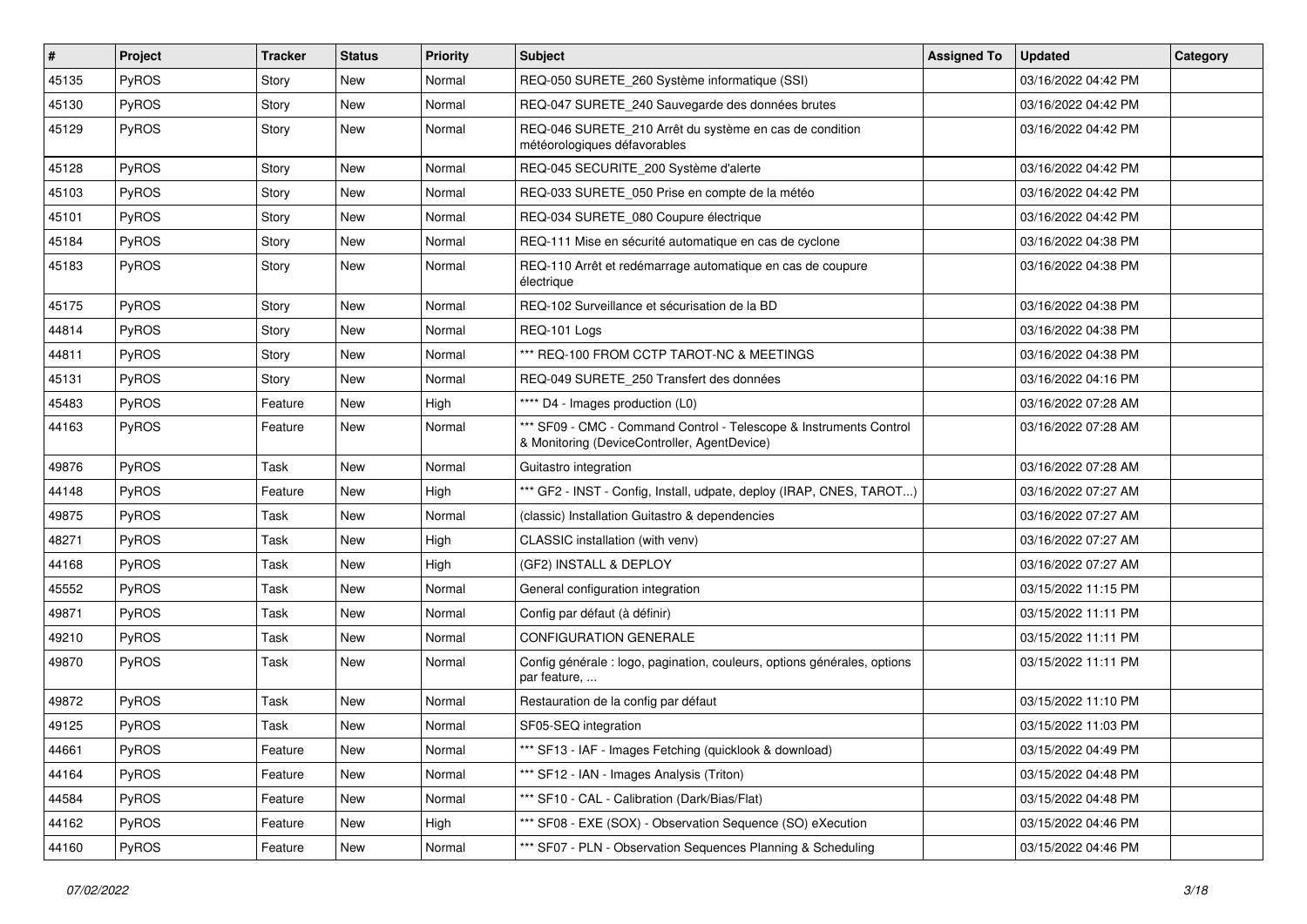| $\sharp$ | Project      | <b>Tracker</b> | <b>Status</b> | <b>Priority</b> | <b>Subject</b>                                                                                                      | <b>Assigned To</b>     | <b>Updated</b>      | Category |
|----------|--------------|----------------|---------------|-----------------|---------------------------------------------------------------------------------------------------------------------|------------------------|---------------------|----------|
| 44158    | <b>PyROS</b> | Feature        | New           | Normal          | *** SF06 - ALR - Alerts Management                                                                                  |                        | 03/15/2022 04:46 PM |          |
| 44514    | PyROS        | Feature        | New           | Normal          | *** SF11 - IPC - Images Processing (Grenouille)                                                                     | Klotz Alain            | 03/15/2022 04:44 PM |          |
| 44343    | PyROS        | Task           | In progress   | High            | DOC TECHNIQUE (API) - Mettre en place une doc technique générée<br>automatiquement à partir du code source (Sphinx) | <b>Pallier Etienne</b> | 03/04/2022 11:57 AM |          |
| 44166    | PyROS        | Task           | New           | High            | (GF1) DOCUMENTATION                                                                                                 |                        | 03/04/2022 11:57 AM |          |
| 44389    | PyROS        | Task           | New           | High            | (GF1) PROJECT MANAGEMENT (REDMINE FORGE) : Features,<br>tasks, gantt, kanban                                        |                        | 03/04/2022 11:56 AM |          |
| 49546    | PyROS        | Task           | In progress   | Normal          | Documentation (pyros_api)                                                                                           | Koralewski<br>Alexis   | 02/24/2022 02:33 PM |          |
| 49545    | PyROS        | Task           | In progress   | Normal          | Script development (pyros_api)                                                                                      | Koralewski<br>Alexis   | 02/24/2022 02:33 PM |          |
| 49543    | PyROS        | Task           | <b>New</b>    | Normal          | Users View (list & 1)                                                                                               |                        | 02/23/2022 06:06 PM |          |
| 48270    | PyROS        | Task           | New           | Normal          | SCRIPT INSTALL/UPDATE (PYROS/pyros.py) (uniquement pour la<br>partie install & update)                              |                        | 02/23/2022 05:57 PM |          |
| 49250    | PyROS        | Task           | New           | Normal          | <b>CREATE/UPDATE Sequence</b>                                                                                       |                        | 02/23/2022 12:02 PM |          |
| 44932    | PyROS        | Task           | <b>New</b>    | Normal          | CREATE a Sequence (must be attached to a valid SP)                                                                  |                        | 02/23/2022 12:02 PM |          |
| 49258    | <b>PyROS</b> | Task           | In progress   | Normal          | from IMPORT (upload) Seq (from yaml file)                                                                           | Koralewski<br>Alexis   | 02/23/2022 12:02 PM |          |
| 44153    | PyROS        | Feature        | New           | Normal          | *** SF05 - SEQ - Observation Sequences Management                                                                   | Koralewski<br>Alexis   | 02/23/2022 10:45 AM |          |
| 48259    | PyROS        | Task           | In progress   | Normal          | EXPORT (Download) as a text file (YAML)                                                                             | Koralewski<br>Alexis   | 02/23/2022 10:45 AM |          |
| 47447    | <b>PyROS</b> | Task           | New           | Normal          | (F05) ACTIONS (CRUD), VIEWS, and AUTHORIZATIONS                                                                     |                        | 02/23/2022 10:45 AM |          |
| 45181    | PyROS        | Story          | New           | Normal          | REQ-108 Pouvoir déposer dans différents systèmes de coordonnées                                                     |                        | 02/22/2022 04:38 PM |          |
| 44930    | <b>PyROS</b> | Task           | New           | Normal          | (F05) TESTS & REQUIREMENTS to validate this feature                                                                 | Koralewski<br>Alexis   | 02/22/2022 03:01 PM |          |
| 45482    | PyROS        | Feature        | New           | High            | **** D3 - Sequences submission & plannig                                                                            |                        | 02/22/2022 03:01 PM |          |
| 49251    | PyROS        | Task           | New           | Normal          | Test                                                                                                                | Koralewski<br>Alexis   | 02/22/2022 02:59 PM |          |
| 44940    | PyROS        | Task           | In progress   | Normal          | <b>UPDATE a Sequence</b>                                                                                            | Koralewski<br>Alexis   | 02/22/2022 02:59 PM |          |
| 49478    | PyROS        | Task           | New           | Normal          | Test                                                                                                                | Koralewski<br>Alexis   | 02/22/2022 12:25 PM |          |
| 48250    | PyROS        | Task           | In progress   | Normal          | <b>DELETE</b>                                                                                                       | Koralewski<br>Alexis   | 02/21/2022 03:38 PM |          |
| 49253    | PyROS        | Task           | New           | Normal          | READ 1 & list                                                                                                       |                        | 02/21/2022 03:21 PM |          |
| 49272    | PyROS        | Task           | In progress   | Normal          | Tooltips                                                                                                            | Koralewski<br>Alexis   | 02/17/2022 01:59 PM |          |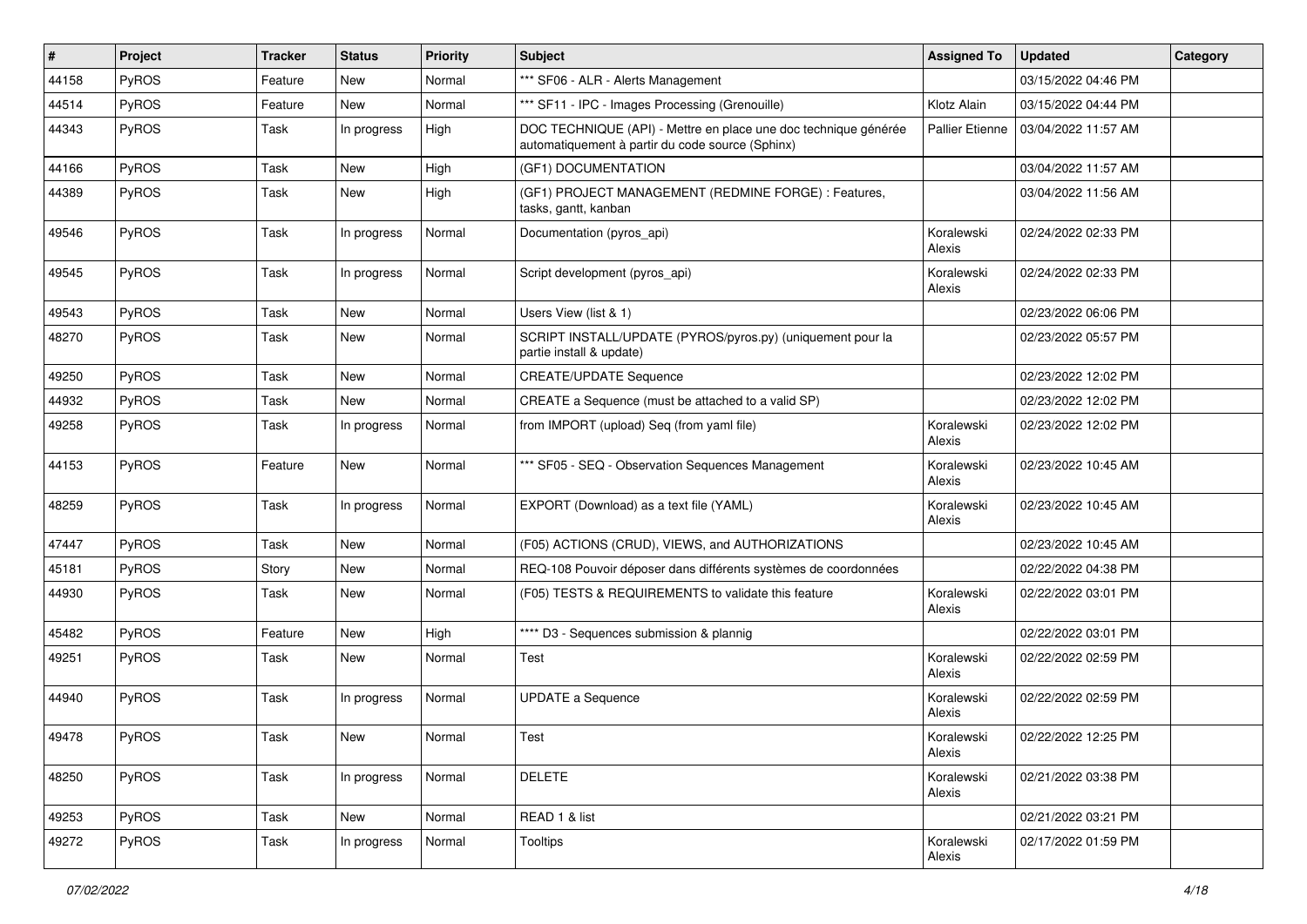| #     | Project      | <b>Tracker</b> | <b>Status</b> | <b>Priority</b> | <b>Subject</b>                                                                             | <b>Assigned To</b>   | <b>Updated</b>      | Category  |
|-------|--------------|----------------|---------------|-----------------|--------------------------------------------------------------------------------------------|----------------------|---------------------|-----------|
| 49252 | PyROS        | Task           | New           | Normal          | <b>WEB FORM</b>                                                                            |                      | 02/17/2022 01:59 PM |           |
| 49262 | PyROS        | Task           | In progress   | Normal          | Sequence Validation                                                                        |                      | 02/03/2022 02:50 PM |           |
| 49162 | PyROS        | Task           | New           | Normal          | Check sequence validity                                                                    | Klotz Alain          | 02/03/2022 10:23 AM |           |
| 44939 | PyROS        | Task           | New           | Normal          | SUBMIT a Seq to planning (status => "submitted")                                           | Koralewski<br>Alexis | 02/03/2022 10:23 AM |           |
| 44928 | PyROS        | Task           | New           | Normal          | (F05) ENTITIES definition (doc spec) & implementation (DB)                                 | Koralewski<br>Alexis | 02/03/2022 10:13 AM |           |
| 44945 | PyROS        | Task           | New           | Normal          | (READ 1) Sequence detailed view                                                            |                      | 02/03/2022 09:45 AM |           |
| 49249 | PyROS        | Task           | In progress   | Normal          | General Menu for this feature                                                              |                      | 02/03/2022 09:39 AM |           |
| 44947 | PyROS        | Task           | In progress   | Normal          | Sequence                                                                                   | Koralewski<br>Alexis | 02/03/2022 09:35 AM |           |
| 49247 | PyROS        | Task           | New           | Normal          | State diagram (doc)                                                                        |                      | 02/03/2022 09:34 AM |           |
| 49246 | PyROS        | Task           | New           | Normal          | Sequence Lifecycle (status)                                                                |                      | 02/03/2022 09:34 AM |           |
| 49137 | PyROS        | Task           | New           | Normal          | Integration Guitastro lib                                                                  | Klotz Alain          | 02/02/2022 03:27 PM |           |
| 49228 | PyROS        | Task           | In progress   | Normal          | Correction de l'orientation de l'image (est à gauche, nord en haut)                        | Klotz Alain          | 02/02/2022 02:56 PM |           |
| 49226 | <b>PyROS</b> | Task           | In progress   | Normal          | Correction de l'image par le flat                                                          | Klotz Alain          | 02/02/2022 02:56 PM |           |
| 49225 | PyROS        | Task           | In progress   | Normal          | Correction de l'image par le dark (+ bias)                                                 | Klotz Alain          | 02/02/2022 02:56 PM |           |
| 49214 | PyROS        | Task           | In progress   | Normal          | 2 - (L1a) - Pré-traitement de chaque image (dans l'ordre) (fits RAW =><br>fits CAL)        | Klotz Alain          | 02/02/2022 02:42 PM |           |
| 49213 | PyROS        | Task           | In progress   | Normal          | 1 - (L0) - Récupération et organisation des images L0 (RAW fits)                           | Klotz Alain          | 02/02/2022 02:42 PM |           |
| 49223 | PyROS        | Task           | In progress   | Normal          | Groupes                                                                                    | Klotz Alain          | 02/02/2022 02:38 PM |           |
| 49222 | PyROS        | Task           | In progress   | Normal          | Traitement d'un groupe d'images : début et fin de groupe                                   | Klotz Alain          | 02/02/2022 02:38 PM |           |
| 49221 | PyROS        | Task           | In progress   | Normal          | Recup metadata de l'image (dans la BD)                                                     | Klotz Alain          | 02/02/2022 02:38 PM |           |
| 49220 | <b>PyROS</b> | Task           | In progress   | Normal          | Récup en-tête                                                                              | Klotz Alain          | 02/02/2022 02:38 PM |           |
| 49219 | PyROS        | Task           | In progress   | Normal          | Nouvelle image                                                                             | Klotz Alain          | 02/02/2022 02:38 PM |           |
| 49218 | <b>PyROS</b> | Task           | In progress   | Normal          | Détection des nouvelles images produites (système asynchrone sur<br>l'acquisition)         | Klotz Alain          | 02/02/2022 02:38 PM |           |
| 49217 | PyROS        | Task           | New           | Normal          | 5 - (L2) Critères de qualité d'image (+ json QUAL)                                         | Klotz Alain          | 02/02/2022 02:37 PM |           |
| 49216 | PyROS        | Task           | New           | Normal          | 4 - (L1c) - Combinaison d'images                                                           | Klotz Alain          | 02/02/2022 02:36 PM |           |
| 45484 | PyROS        | Feature        | New           | Normal          | **** D5 - Images management (L1-L2)                                                        |                      | 02/02/2022 02:36 PM |           |
| 49215 | PyROS        | Task           | In progress   | Normal          | 3 - (L1b) - Reconnaissance du champ (lien entre pixels et coord<br>célestes) (+ json CATA) | Klotz Alain          | 02/02/2022 02:36 PM |           |
| 49227 | PyROS        | Task           | New           | Normal          | Corrections cosmétiques (de pixels)                                                        | Klotz Alain          | 02/02/2022 02:19 PM |           |
| 49224 | PyROS        | Task           | New           | Normal          | Choisir le bias, le flat, et le dark (en fn des metadata)                                  | Klotz Alain          | 02/02/2022 02:19 PM |           |
| 44388 | PyROS        | Task           | New           | High            | (GF2) SOURCE CODE MANAGEMENT (GITLAB)                                                      |                      | 02/02/2022 12:28 PM | Evolution |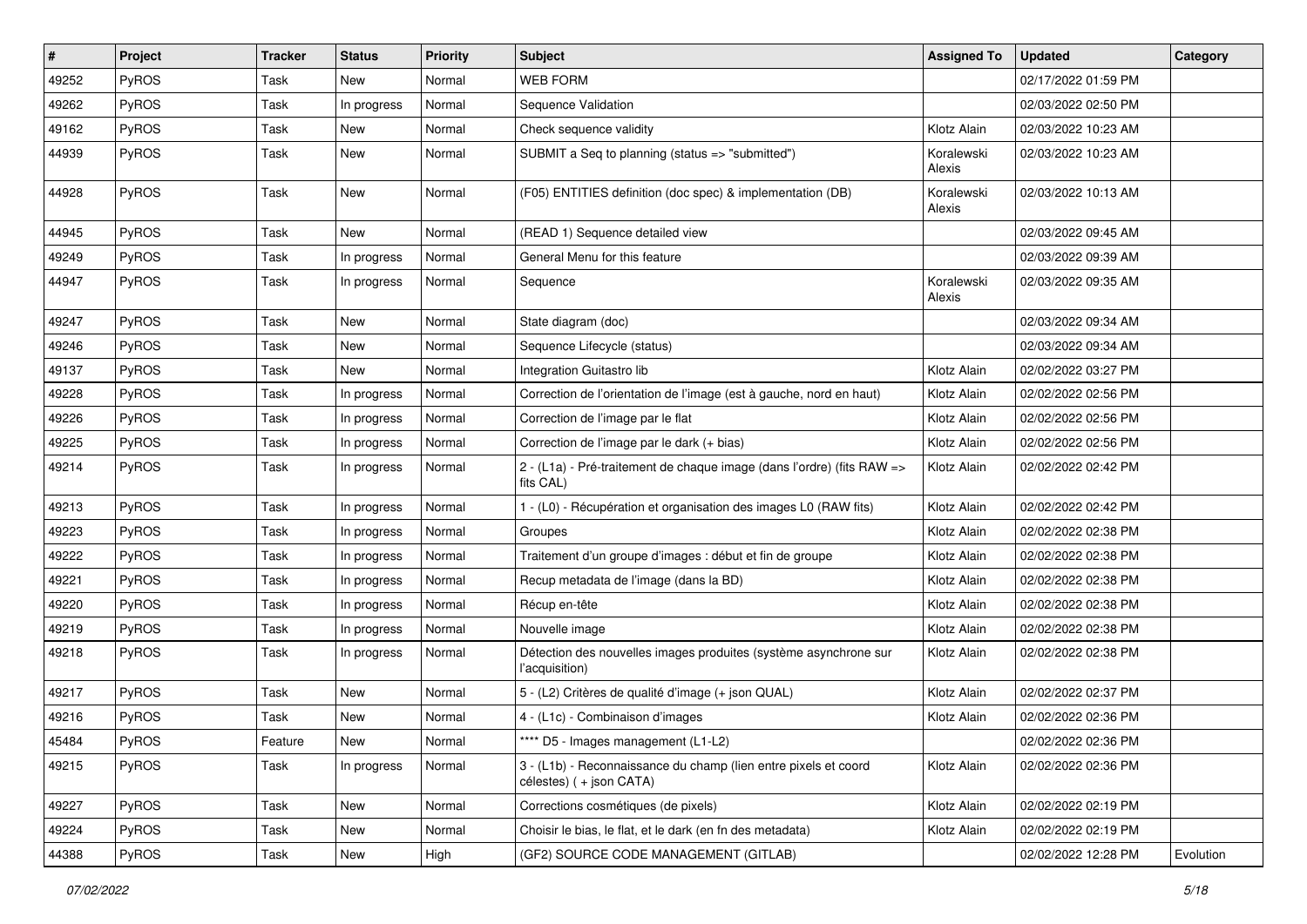| #     | Project      | <b>Tracker</b> | <b>Status</b> | <b>Priority</b> | <b>Subject</b>                                                                                                                                       | <b>Assigned To</b>     | <b>Updated</b>      | Category  |
|-------|--------------|----------------|---------------|-----------------|------------------------------------------------------------------------------------------------------------------------------------------------------|------------------------|---------------------|-----------|
| 44393 | PyROS        | Task           | New           | Normal          | Back Office (Administration) - Site django admin                                                                                                     | Koralewski<br>Alexis   | 02/02/2022 12:07 PM |           |
| 49157 | PyROS        | Task           | New           | Normal          | Super Super Agent qui surveille l'ensemble des super agents sur<br>chaque noeud (?)                                                                  |                        | 01/31/2022 12:12 PM |           |
| 49156 | PyROS        | Task           | New           | Normal          | Super Agent qui démarre et stoppe les autres agents, et surveille leur<br>bonne santé (les relance si besoin) => sur chaque noeud (?)                |                        | 01/31/2022 12:12 PM |           |
| 49155 | PyROS        | Task           | <b>New</b>    | Normal          | Architecture décentralisée en plusieurs noeuds (communication via BD)                                                                                |                        | 01/31/2022 12:09 PM |           |
| 49151 | PyROS        | Task           | New           | Normal          | Script central (pyros.py)                                                                                                                            |                        | 01/31/2022 11:36 AM |           |
| 49150 | <b>PyROS</b> | Task           | New           | High            | Ajout du script PYROS wrapper sur pyros.py pour gérer proprement<br>tous les contextes d'appel                                                       | <b>Pallier Etienne</b> | 01/31/2022 11:36 AM | Evolution |
| 47428 | PyROS        | Task           | New           | Normal          | PK2 (2022-06) - Présentations + RA + Doc LIVRABLES                                                                                                   |                        | 01/31/2022 11:34 AM |           |
| 45790 | <b>PyROS</b> | Task           | New           | Normal          | PK1 (2022-01) - Présentations + RA + Doc LIVRABLES                                                                                                   |                        | 01/31/2022 11:33 AM |           |
| 45781 | PyROS        | Task           | In progress   | Normal          | Documentation et Présentations pour les PA et PK CNES                                                                                                |                        | 01/31/2022 11:32 AM |           |
| 44151 | PyROS        | Feature        | New           | High            | *** GF1 - PROJ - Project management, documentation, formation des<br>utilisateurs, interfaces, plan de justification de la définition                |                        | 01/31/2022 11:32 AM |           |
| 47439 | PyROS        | Task           | New           | Normal          | PA et PK CNES                                                                                                                                        |                        | 01/31/2022 11:29 AM |           |
| 46781 | PyROS        | Task           | New           | Normal          | (F02) EXIGENCES satisfaites (+ tests mis à jour)                                                                                                     |                        | 01/29/2022 01:27 AM |           |
| 47388 | PyROS        | Task           | New           | High            | (F14) ENTITIES - definition & implementation - CONFIG FILES                                                                                          |                        | 01/29/2022 01:25 AM |           |
| 45004 | <b>PyROS</b> | Task           | New           | High            | MAIN CONFIG FILE - Décrire dans un fichier texte la configuration<br>complète d'une UNIT (monture) et tous ses composants et instruments<br>associés |                        | 01/29/2022 01:25 AM |           |
| 44172 | <b>PyROS</b> | Feature        | New           | High            | *** SF14 - OCF - Observatory Unit & Site Configuration                                                                                               |                        | 01/29/2022 01:24 AM |           |
| 46788 | PyROS        | Task           | New           | Normal          | (F14) EXIGENCES satisfaites (+ tests mis à jour)                                                                                                     |                        | 01/29/2022 01:24 AM |           |
| 47387 | PyROS        | Task           | New           | Normal          | (F14) CRUD config                                                                                                                                    |                        | 01/29/2022 01:24 AM |           |
| 45005 | <b>PyROS</b> | Task           | In progress   | Normal          | CRUD - (R)EAD config                                                                                                                                 | Koralewski<br>Alexis   | 01/29/2022 01:24 AM |           |
| 45748 | PyROS        | Task           | New           | Normal          | Définir Accesseurs (getX())                                                                                                                          |                        | 01/29/2022 01:21 AM |           |
| 45040 | PyROS        | Task           | New           | High            | NEW Agent v2 basé sur new config yaml (base pour F09)                                                                                                | <b>Pallier Etienne</b> | 01/29/2022 01:04 AM |           |
| 49134 | PyROS        | Task           | New           | Normal          | SF14-OBC integration                                                                                                                                 |                        | 01/29/2022 12:52 AM |           |
| 49122 | <b>PyROS</b> | Task           | New           | Normal          | SF02-SCP integration                                                                                                                                 |                        | 01/29/2022 12:50 AM |           |
| 49121 | PyROS        | Task           | New           | Normal          | SF01-USR integration                                                                                                                                 |                        | 01/29/2022 12:50 AM |           |
| 49132 | <b>PyROS</b> | Task           | New           | Normal          | SF12-IAN integration                                                                                                                                 |                        | 01/29/2022 12:48 AM |           |
| 49133 | PyROS        | Task           | New           | Normal          | SF13-IAF integration                                                                                                                                 |                        | 01/29/2022 12:47 AM |           |
| 49131 | PyROS        | Task           | New           | Normal          | SF11-IPC integration                                                                                                                                 |                        | 01/29/2022 12:46 AM |           |
| 49130 | PyROS        | Task           | New           | Normal          | SF10-CAL integration                                                                                                                                 |                        | 01/29/2022 12:46 AM |           |
| 49129 | PyROS        | Task           | New           | Normal          | SF09-CMC integration                                                                                                                                 |                        | 01/29/2022 12:46 AM |           |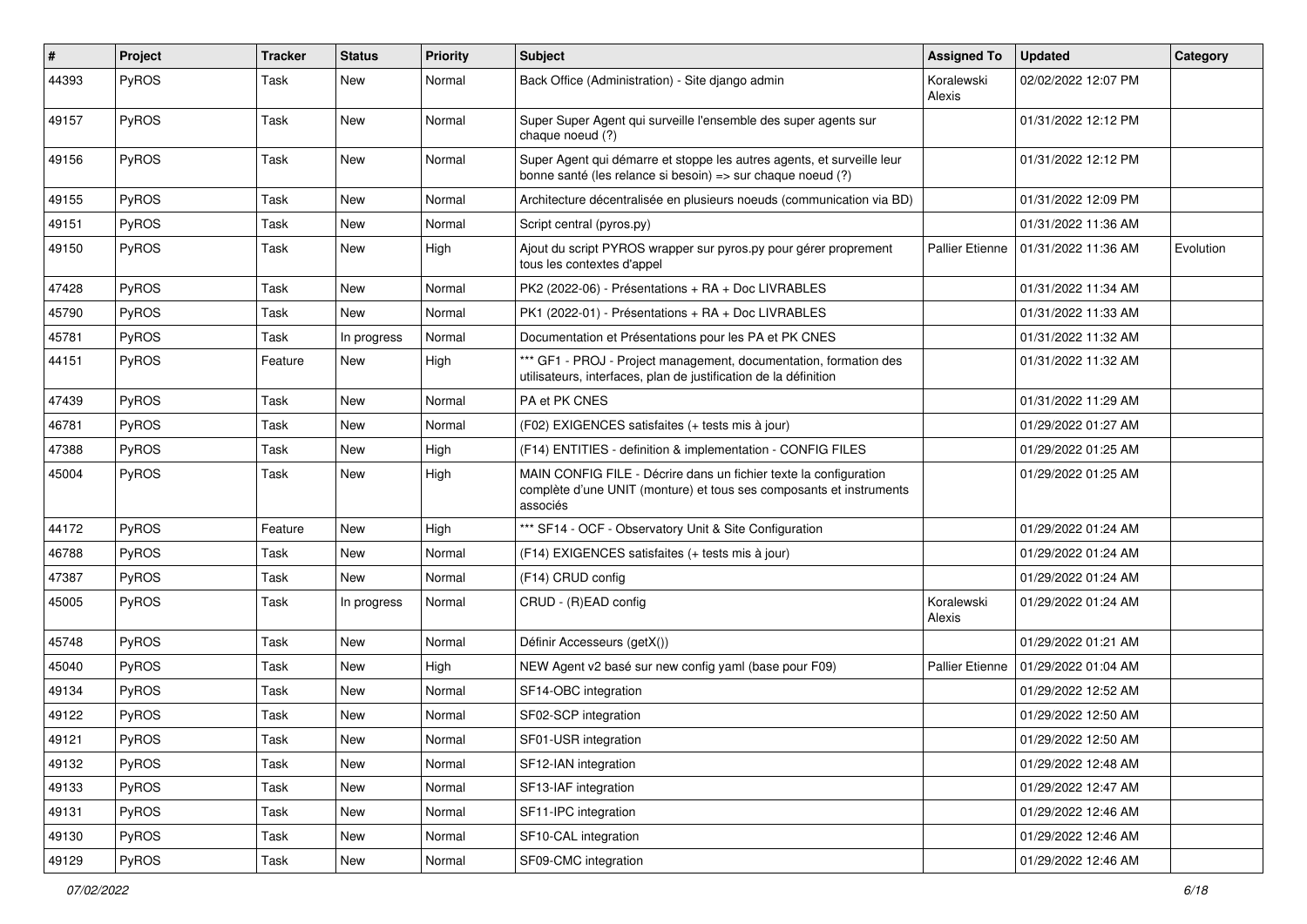| #     | Project     | <b>Tracker</b> | <b>Status</b> | <b>Priority</b> | <b>Subject</b>                                                                                       | <b>Assigned To</b>     | <b>Updated</b>      | Category |
|-------|-------------|----------------|---------------|-----------------|------------------------------------------------------------------------------------------------------|------------------------|---------------------|----------|
| 49128 | PyROS       | Task           | <b>New</b>    | Normal          | SF08-EXE integration                                                                                 |                        | 01/29/2022 12:45 AM |          |
| 49127 | PyROS       | Task           | New           | Normal          | SF07-PLN integration                                                                                 |                        | 01/29/2022 12:45 AM |          |
| 49126 | PyROS       | Task           | <b>New</b>    | Normal          | SF06-ALR integration                                                                                 |                        | 01/29/2022 12:45 AM |          |
| 48784 | <b>XLDP</b> | <b>Bug</b>     | New           | Normal          | Jobs en erreurs depuis le 19/01 19h30                                                                |                        | 01/20/2022 10:12 AM |          |
| 48758 | LabInvent   | Task           | <b>New</b>    | Immediate       | Modifs demandées par C. Feugeade le 18/1/22                                                          | <b>Pallier Etienne</b> | 01/19/2022 04:22 PM |          |
| 48757 | LabInvent   | Feature        | New           | Immediate       | *** F - DIVERS TODO (à dispatcher)                                                                   | <b>Pallier Etienne</b> | 01/19/2022 04:12 PM |          |
| 47860 | LabInvent   | Feature        | <b>New</b>    | Immediate       | *** F - ENTITY - Materiels                                                                           |                        | 01/19/2022 03:51 PM |          |
| 47960 | LabInvent   | Task           | New           | Immediate       | <b>CHAMPS</b>                                                                                        |                        | 01/19/2022 03:51 PM |          |
| 47890 | LabInvent   | Task           | New           | High            | Commander (demande achat)                                                                            |                        | 01/19/2022 03:48 PM |          |
| 44922 | PyROS       | Task           | New           | Normal          | (F04) AUTHORIZATIONS for this feature (who can do what) :<br>documentation & implementation          |                        | 12/15/2021 07:37 AM |          |
| 44923 | PyROS       | Task           | New           | Normal          | (F04) TESTS to validate this feature                                                                 |                        | 12/15/2021 07:36 AM |          |
| 44924 | PyROS       | Task           | New           | Normal          | (F04) ENTITIES - definition & implementation                                                         |                        | 12/15/2021 07:36 AM |          |
| 44906 | PyROS       | Task           | New           | Normal          | Compute and save Observing conditions                                                                |                        | 12/15/2021 07:35 AM |          |
| 44904 | PyROS       | Task           | New           | Normal          | Compute, save, and provide higher level (useful) parameters and<br>synthesis from multiple detectors |                        | 12/15/2021 07:34 AM |          |
| 44903 | PyROS       | Task           | New           | Normal          | Save raw data                                                                                        |                        | 12/15/2021 07:34 AM |          |
| 44902 | PyROS       | Task           | <b>New</b>    | Normal          | Fix raw data                                                                                         |                        | 12/15/2021 07:33 AM |          |
| 44901 | PyROS       | Task           | New           | Normal          | Get PLC mode changes (off/manu/auto) and alarms (intrusion, e_stop),<br>and save them                |                        | 12/15/2021 07:33 AM |          |
| 44900 | PyROS       | Task           | New           | Normal          | Read (from PLC and sensors) INSIDE environmental data (doors,<br>lights) for human safety            |                        | 12/15/2021 07:33 AM |          |
| 47386 | PyROS       | Task           | <b>New</b>    | Normal          | (F03) Initial data (fixture)                                                                         |                        | 12/15/2021 07:32 AM |          |
| 44898 | PyROS       | Task           | New           | Normal          | (F03) ENTITIES (& properties) to be defined                                                          |                        | 12/15/2021 07:32 AM |          |
| 44880 | PyROS       | Task           | <b>New</b>    | Normal          | (F03) TESTS to validate this feature                                                                 |                        | 12/15/2021 07:32 AM |          |
| 44879 | PyROS       | Task           | New           | Normal          | (F03) AUTHORIZATIONS for this feature (who can do what) :<br>documentation & implementation          |                        | 12/15/2021 07:32 AM |          |
| 44899 | PyROS       | Task           | New           | Normal          | Read (from PLC and sensors) OUTSIDE environmental data (weather)<br>for instruments security         |                        | 12/14/2021 04:54 PM |          |
| 48290 | PyROS       | Task           | <b>New</b>    | Normal          | Auto mode                                                                                            |                        | 12/14/2021 12:35 PM |          |
| 44999 | PyROS       | Task           | New           | Normal          | Execution                                                                                            |                        | 12/14/2021 12:35 PM |          |
| 45047 | PyROS       | Task           | New           | Normal          | Piloter le telescope en mode manuel depuis le Dashboard                                              | <b>Pallier Etienne</b> | 12/14/2021 12:34 PM |          |
| 45046 | PyROS       | Task           | New           | Normal          | Manual mode                                                                                          |                        | 12/14/2021 12:34 PM |          |
| 44998 | PyROS       | Task           | New           | Normal          | Monitoring: Check & log continuously instrument (or telescope) status                                |                        | 12/14/2021 12:33 PM |          |
| 44997 | PyROS       | Task           | New           | Normal          | Start & Stop                                                                                         |                        | 12/14/2021 12:33 PM |          |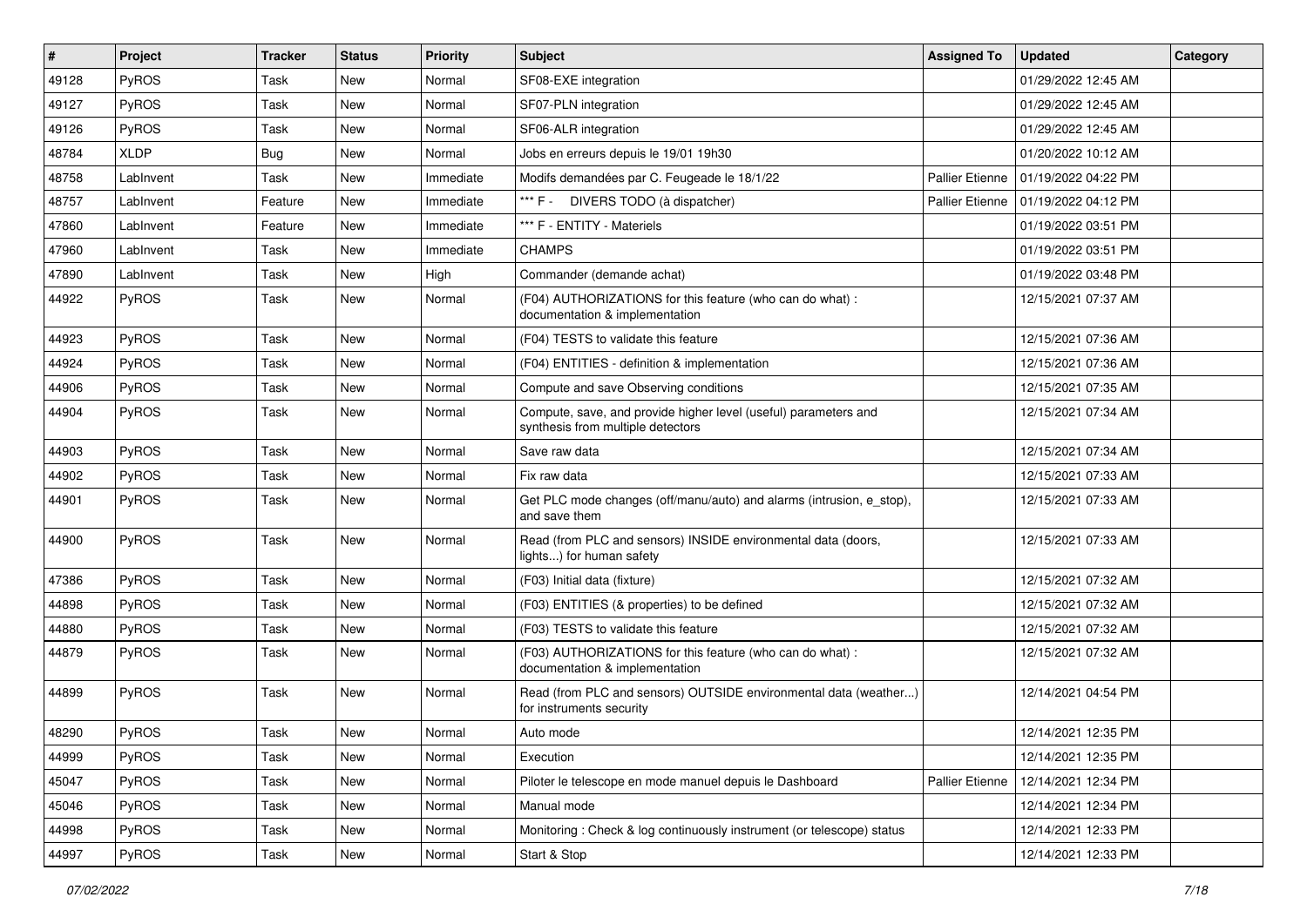| #     | Project   | <b>Tracker</b> | <b>Status</b> | <b>Priority</b> | <b>Subject</b>                                                                                                 | <b>Assigned To</b>   | <b>Updated</b>      | Category |
|-------|-----------|----------------|---------------|-----------------|----------------------------------------------------------------------------------------------------------------|----------------------|---------------------|----------|
| 44993 | PyROS     | Task           | <b>New</b>    | Normal          | (F09) ENTITIES definition & implementation                                                                     |                      | 12/14/2021 12:33 PM |          |
| 47393 | PyROS     | Task           | New           | Normal          | Device Config file (cf F14)                                                                                    |                      | 12/14/2021 12:33 PM |          |
| 47392 | PyROS     | Task           | New           | Normal          | Device Commands Grammar (Generic & Native)                                                                     |                      | 12/14/2021 12:32 PM |          |
| 47391 | PyROS     | Task           | New           | Normal          | Device Simulator (DeviceSimulator)                                                                             |                      | 12/14/2021 12:32 PM |          |
| 48289 | PyROS     | Task           | <b>New</b>    | Normal          | Entity (AgentDevice class)                                                                                     |                      | 12/14/2021 12:32 PM |          |
| 47390 | PyROS     | Task           | New           | Normal          | Device Agent (AgentDevice) (de type Agent)                                                                     |                      | 12/14/2021 12:32 PM |          |
| 48288 | PyROS     | Task           | <b>New</b>    | Normal          | Entity (DeviceController class)                                                                                |                      | 12/14/2021 12:31 PM |          |
| 47389 | PyROS     | Task           | New           | Normal          | Device Controller (DeviceController)                                                                           |                      | 12/14/2021 12:29 PM |          |
| 48285 | PyROS     | Task           | New           | Normal          | Lancement auto et gestion du DeviceController associé                                                          |                      | 12/14/2021 12:22 PM |          |
| 48284 | PyROS     | Task           | New           | Normal          | Lancement auto et gestion des Components associés (qui sont aussi<br>des DeviceController)                     |                      | 12/14/2021 12:20 PM |          |
| 46787 | PyROS     | Task           | New           | Normal          | (F09) REQUIREMENTS validated (+ tests udpated)                                                                 |                      | 12/14/2021 12:18 PM |          |
| 44994 | PyROS     | Task           | New           | Normal          | (F09) AUTHORIZATIONS for this feature (who can do what) : doc &<br>implem.                                     |                      | 12/14/2021 12:15 PM |          |
| 45340 | PyROS     | Task           | <b>New</b>    | Normal          | <b>INITIAL DATA (fixtures)</b>                                                                                 | Koralewski<br>Alexis | 12/14/2021 12:09 PM |          |
| 44329 | PyROS     | Task           | New           | High            | Migration gitlab sur IN2P3                                                                                     |                      | 12/14/2021 12:08 PM |          |
| 45043 | PyROS     | Task           | New           | High            | Démo IRAP (install classique ?) + retrouver ancienne utilisation de<br>PlcConfig                               | Pallier Etienne      | 12/14/2021 12:00 PM |          |
| 48273 | PyROS     | Task           | New           | Normal          | version DEV guitalens - instance docker sur serveur guitalens                                                  |                      | 12/14/2021 11:46 AM |          |
| 48276 | PyROS     | Task           | New           | Normal          | Scripts d'installation docker                                                                                  |                      | 12/14/2021 11:44 AM |          |
| 48274 | PyROS     | Task           | New           | Normal          | version TEST TNC France - instance docker de test en France                                                    |                      | 12/14/2021 11:42 AM |          |
| 48275 | PyROS     | Task           | <b>New</b>    | Normal          | version PROD TNC Nouvelle Calédonie - instance docker de production<br>sur site final                          |                      | 12/14/2021 11:42 AM |          |
| 44338 | PyROS     | Task           | In progress   | High            | Installation docker au CNES (sur VM)                                                                           | Koralewski<br>Alexis | 12/14/2021 11:39 AM |          |
| 47957 | LabInvent | Feature        | New           | Normal          | *** F - ENTITY - Les GROUPES (de User ou Materiel) : Thématique,<br>Métier, Projet, Site (+ Pole ou Service ?) |                      | 12/13/2021 11:12 AM |          |
| 47861 | LabInvent | Feature        | New           | Urgent          | *** F - ENTITY - Suivis (de Materiel ou User)                                                                  |                      | 12/13/2021 11:10 AM |          |
| 47862 | LabInvent | Feature        | New           | Normal          | *** F - ENTITY - Prets (de Materiel)                                                                           |                      | 12/13/2021 11:10 AM |          |
| 47895 | LabInvent | Feature        | <b>New</b>    | Normal          | *** F - ENTITY - Documents attachés (à Materiel ou Suivi)                                                      |                      | 12/13/2021 11:09 AM |          |
| 47866 | LabInvent | Feature        | New           | Urgent          | *** F - Installation                                                                                           |                      | 12/13/2021 11:08 AM |          |
| 48223 | LabInvent | Task           | New           | Normal          | instance perso (docker)                                                                                        |                      | 12/13/2021 11:08 AM |          |
| 47947 | LabInvent | Task           | New           | High            | docker only                                                                                                    |                      | 12/13/2021 11:07 AM |          |
| 47926 | LabInvent | Task           | New           | High            | Instance DEMO docker - à installer sur hyp2 puis sur VM pweb3                                                  |                      | 12/13/2021 11:07 AM |          |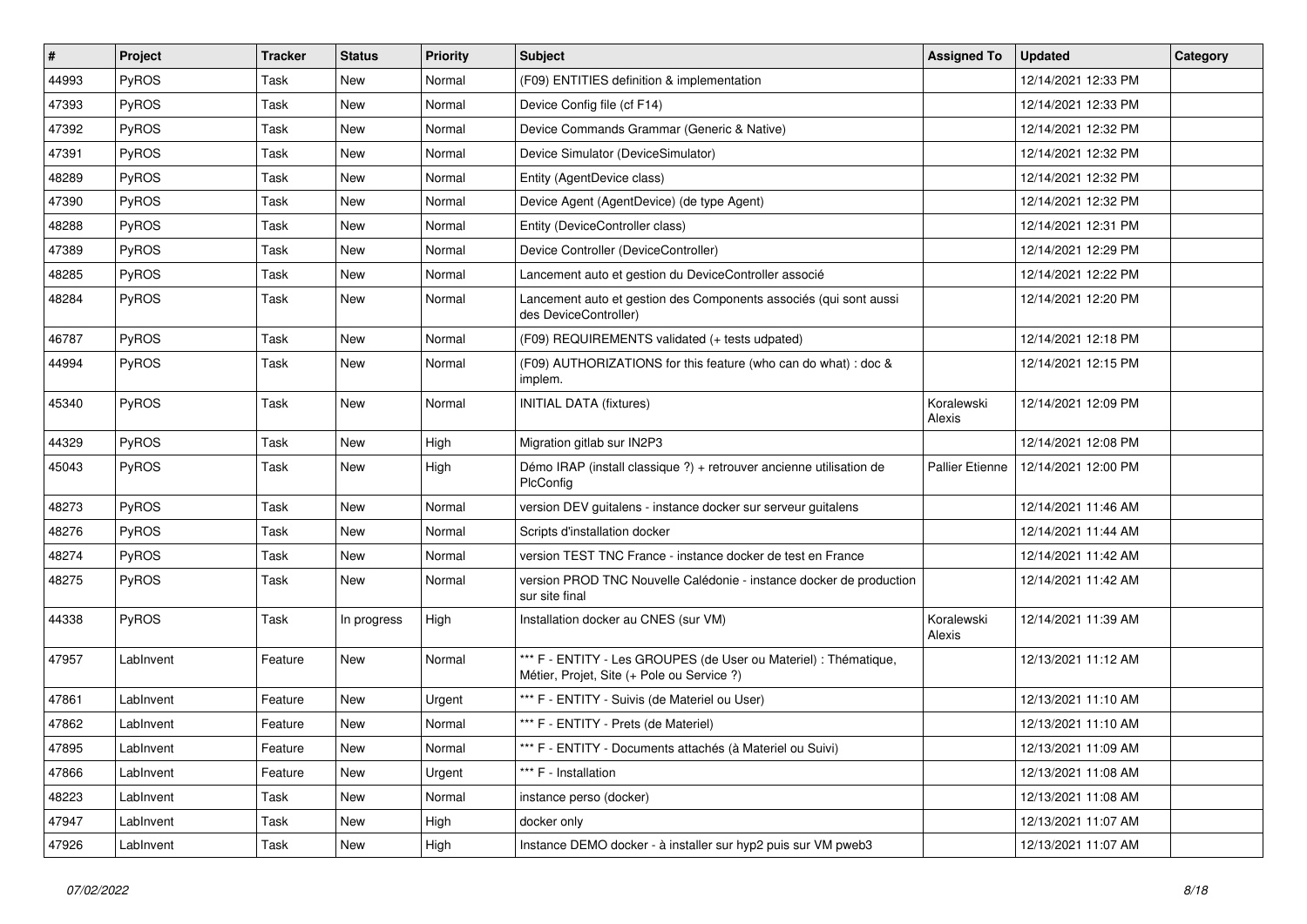| $\vert$ # | <b>Project</b> | <b>Tracker</b> | <b>Status</b> | <b>Priority</b> | Subject                                                                     | <b>Assigned To</b> | <b>Updated</b>      | Category |
|-----------|----------------|----------------|---------------|-----------------|-----------------------------------------------------------------------------|--------------------|---------------------|----------|
| 47865     | LabInvent      | Feature        | New           | Normal          | *** F - Configuration générale                                              |                    | 12/13/2021 11:06 AM |          |
| 48222     | LabInvent      | Task           | New           | Normal          | (NEW func) Gérer Suivi d'un User                                            |                    | 12/13/2021 10:39 AM |          |
| 48005     | LabInvent      | Task           | New           | Normal          | <b>Bugfix toutes les Deprecated Errors</b>                                  |                    | 12/06/2021 02:37 PM |          |
| 47869     | LabInvent      | Feature        | New           | Normal          | *** F - Tests                                                               |                    | 12/06/2021 02:28 PM |          |
| 47946     | LabInvent      | Task           | New           | Normal          | classic only                                                                |                    | 12/03/2021 09:50 AM |          |
| 47921     | LabInvent      | Feature        | New           | Immediate       | *** F - Framework CakePhp                                                   |                    | 12/02/2021 04:45 PM |          |
| 47922     | LabInvent      | Task           | New           | Immediate       | Passer directement à v3.LAST (3.10.1)                                       |                    | 12/02/2021 04:45 PM |          |
| 47875     | LabInvent      | Feature        | New           | Urgent          | *** F - ENTITY GÉNÉRIQUE - Actions & Vues génériques (&<br>Refactorisation) |                    | 12/01/2021 11:21 AM |          |
| 47905     | LabInvent      | Task           | New           | Urgent          | Read (index & view) (generic)                                               |                    | 12/01/2021 11:21 AM |          |
| 47899     | LabInvent      | Task           | New           | Urgent          | view (generic)                                                              |                    | 12/01/2021 11:21 AM |          |
| 47903     | LabInvent      | Task           | New           | Urgent          | Rappels automatiques pour les suivis récurrents (périodiques)               |                    | 12/01/2021 11:17 AM |          |
| 47901     | LabInvent      | Task           | New           | Urgent          | Read (view & index)                                                         |                    | 12/01/2021 11:17 AM |          |
| 47873     | LabInvent      | Task           | New           | Normal          | Model (Entity & Table)                                                      |                    | 12/01/2021 09:37 AM |          |
| 47966     | LabInvent      | Task           | New           | Normal          | Ajouter test Commande (avec devis joint)                                    |                    | 11/30/2021 04:17 PM |          |
| 47912     | LabInvent      | Task           | New           | High            | (VUE) Elements et Helper                                                    |                    | 11/30/2021 03:51 PM |          |
| 47914     | LabInvent      | Task           | New           | High            | index (generic)                                                             |                    | 11/30/2021 03:50 PM |          |
| 47906     | LabInvent      | Task           | New           | Urgent          | Champs virtuels                                                             |                    | 11/30/2021 03:50 PM |          |
| 47897     | LabInvent      | Task           | New           | High            | *** F - Stats (Users)                                                       |                    | 11/30/2021 03:48 PM |          |
| 47942     | LabInvent      | Task           | New           | High            | index (generic)                                                             |                    | 11/30/2021 03:48 PM |          |
| 47937     | LabInvent      | Task           | New           | High            | Read (index & view) (generic ?)                                             |                    | 11/30/2021 03:48 PM |          |
| 47927     | LabInvent      | Task           | New           | High            | A gérer via fichier conf YAML                                               |                    | 11/30/2021 03:47 PM |          |
| 47867     | LabInvent      | Task           | New           | High            | *** F - Autorisations (Users)                                               |                    | 11/30/2021 03:47 PM |          |
| 47886     | LabInvent      | Task           | New           | Urgent          | Notifications                                                               |                    | 11/30/2021 03:45 PM |          |
| 47874     | LabInvent      | Task           | New           | Urgent          | <b>Stats</b>                                                                |                    | 11/30/2021 03:44 PM |          |
| 47878     | LabInvent      | Task           | New           | High            | Autres                                                                      |                    | 11/30/2021 03:44 PM |          |
| 47884     | LabInvent      | Task           | New           | High            | partitionnement par Site (besoin IP2I/LMA)                                  |                    | 11/30/2021 03:43 PM |          |
| 47877     | LabInvent      | Task           | New           | High            | find (search)                                                               |                    | 11/30/2021 03:43 PM |          |
| 47863     | LabInvent      | Feature        | New           | High            | *** F - ENTITY - Users                                                      |                    | 11/30/2021 03:43 PM |          |
| 47952     | LabInvent      | Task           | New           | High            | Ecran d'accueil à restructurer                                              |                    | 11/30/2021 03:43 PM |          |
| 47936     | LabInvent      | Task           | New           | High            | 3-4 - TBO & ARCHIVED                                                        |                    | 11/30/2021 03:43 PM |          |
| 47934     | LabInvent      | Task           | New           | High            | LIFECYCLE (Status): CREATED => (TBO) => VALIDATED => TBA =><br>ARCHIVED     |                    | 11/30/2021 03:43 PM |          |
| 47882     | LabInvent      | Task           | New           | High            | Delete - delete                                                             |                    | 11/30/2021 03:42 PM |          |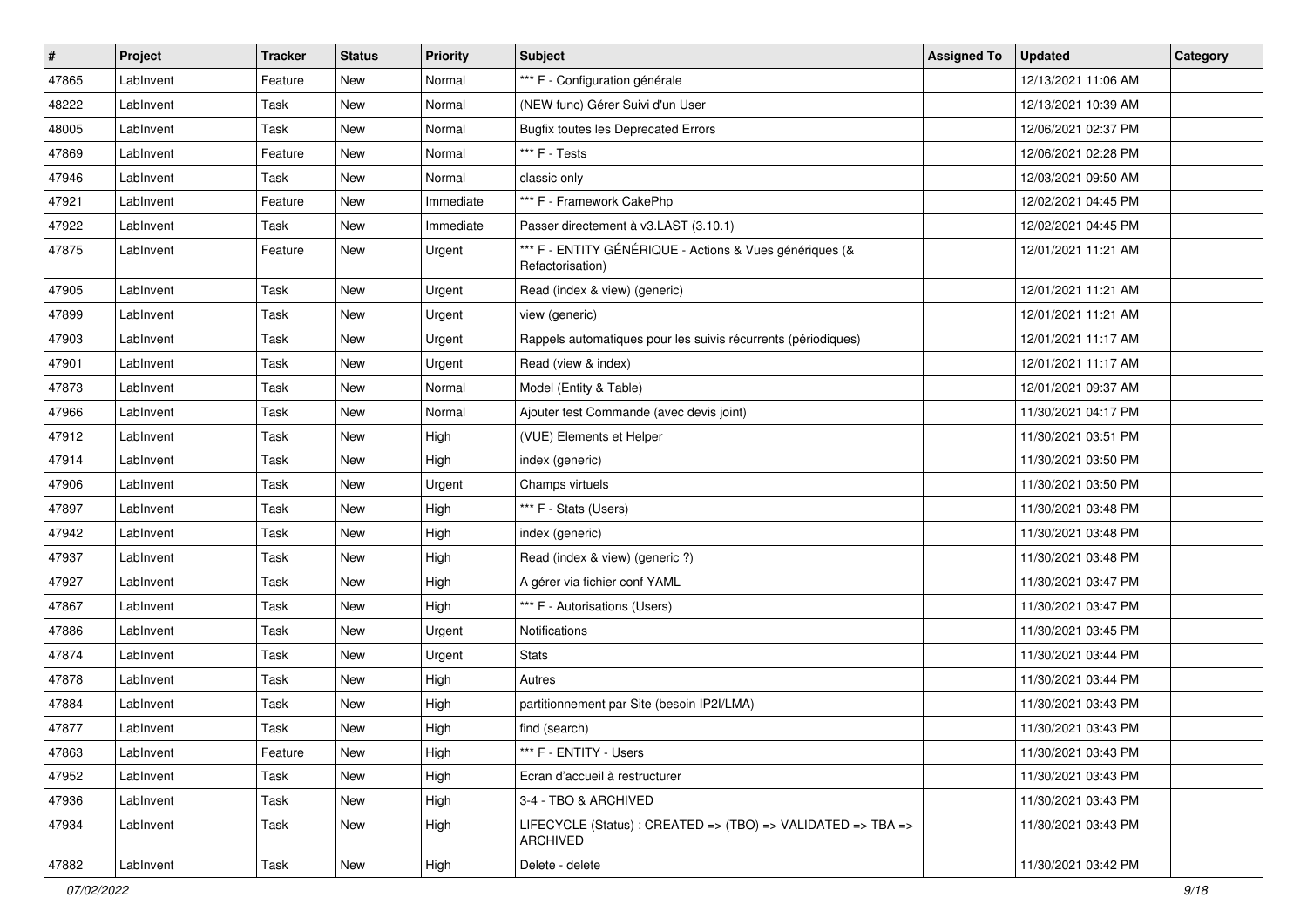| $\vert$ # | Project   | <b>Tracker</b> | <b>Status</b> | <b>Priority</b> | <b>Subject</b>                                                                            | <b>Assigned To</b>   | <b>Updated</b>      | Category |
|-----------|-----------|----------------|---------------|-----------------|-------------------------------------------------------------------------------------------|----------------------|---------------------|----------|
| 47881     | LabInvent | Task           | New           | High            | Read - view                                                                               |                      | 11/30/2021 03:42 PM |          |
| 47876     | LabInvent | Task           | New           | High            | CRUD                                                                                      |                      | 11/30/2021 03:42 PM |          |
| 47872     | LabInvent | Task           | New           | High            | Actions & Vues                                                                            |                      | 11/30/2021 03:42 PM |          |
| 47879     | LabInvent | Task           | New           | High            | Create/Update - add_edit                                                                  |                      | 11/30/2021 03:42 PM |          |
| 47870     | LabInvent | Task           | New           | Normal          | Tests (Materiels)                                                                         |                      | 11/30/2021 03:38 PM |          |
| 47962     | LabInvent | Task           | New           | Urgent          | (IRAP only) re-install inventirap avec php7                                               |                      | 11/30/2021 03:17 PM |          |
| 47951     | LabInvent | Feature        | New           | Normal          | *** F - Etiquettes & Imprimantes                                                          |                      | 11/30/2021 01:42 PM |          |
| 47913     | LabInvent | Task           | New           | Normal          | ROLES (profils)                                                                           |                      | 11/30/2021 01:39 PM |          |
| 47868     | LabInvent | Task           | New           | Normal          | *** F - Super Entité (AppController, AppTable)                                            |                      | 11/30/2021 01:34 PM |          |
| 47885     | LabInvent | Task           | New           | Normal          | filtrage (voir formulaire index)                                                          |                      | 11/30/2021 01:30 PM |          |
| 47883     | LabInvent | Task           | New           | Normal          | formulaire de recherche multi-critères                                                    |                      | 11/30/2021 01:30 PM |          |
| 47871     | LabInvent | Task           | New           | Normal          | Autorisations                                                                             |                      | 11/30/2021 01:29 PM |          |
| 47954     | LabInvent | Task           | New           | Normal          | 1 - CREATED                                                                               |                      | 11/30/2021 01:27 PM |          |
| 47953     | LabInvent | Task           | New           | Normal          | 2a - TOBEORDERED (optionnel)                                                              |                      | 11/30/2021 01:27 PM |          |
| 47935     | LabInvent | Task           | New           | Normal          | 2b - VALIDATED                                                                            |                      | 11/30/2021 01:27 PM |          |
| 47930     | LabInvent | Task           | New           | Normal          | *** F - ENTITY - QrCode                                                                   |                      | 11/30/2021 01:26 PM |          |
| 47907     | LabInvent | Task           | New           | Normal          | *** F - Config YAML (champs materiels) : champs obligatoires,<br>recommandés, ou readonly |                      | 11/30/2021 01:25 PM |          |
| 47893     | LabInvent | Task           | New           | Normal          | Views                                                                                     |                      | 11/30/2021 01:21 PM |          |
| 47889     | LabInvent | Task           | New           | Normal          | Changer statut - setStatusTo*()                                                           |                      | 11/30/2021 01:19 PM |          |
| 47880     | LabInvent | Task           | New           | Normal          | Read - index                                                                              |                      | 11/30/2021 01:16 PM |          |
| 47932     | LabInvent | Feature        | New           | Normal          | *** F - DOC (documentation)                                                               |                      | 11/30/2021 01:10 PM |          |
| 47864     | LabInvent | Feature        | New           | Normal          | *** F - ENTITY - Autres                                                                   |                      | 11/30/2021 12:57 PM |          |
| 47959     | LabInvent | Task           | New           | Normal          | *** F - ENTITY - Fournisseurs                                                             |                      | 11/30/2021 12:57 PM |          |
| 47958     | LabInvent | Task           | New           | Normal          | delete (generic)                                                                          |                      | 11/30/2021 12:47 PM |          |
| 47950     | LabInvent | Task           | New           | Normal          | DB complète à mettre à jour                                                               |                      | 11/30/2021 12:26 PM |          |
| 47945     | LabInvent | Task           | New           | Normal          | <b>ALL</b>                                                                                |                      | 11/30/2021 12:23 PM |          |
| 47925     | LabInvent | Task           | New           | Normal          | (après cakephp v4) Passer à Php 8                                                         |                      | 11/30/2021 11:48 AM |          |
| 47924     | LabInvent | Task           | New           | Normal          | (après 3.9) Passer à v4                                                                   |                      | 11/30/2021 11:48 AM |          |
| 47911     | LabInvent | Task           | New           | Normal          | Create/Update (add_edit generic)                                                          |                      | 11/30/2021 11:04 AM |          |
| 44889     | PyROS     | Task           | In progress   | Normal          | SP validation WORKFLOW (lifecycle) (F02v2)                                                | Koralewski<br>Alexis | 11/03/2021 09:19 AM |          |
| 44878     | PyROS     | Task           | New           | Normal          | (F02) TESTS to validate this feature                                                      |                      | 11/03/2021 09:16 AM |          |
| 45811     | PyROS     | Task           | New           | Normal          | SP update                                                                                 |                      | 11/03/2021 09:16 AM |          |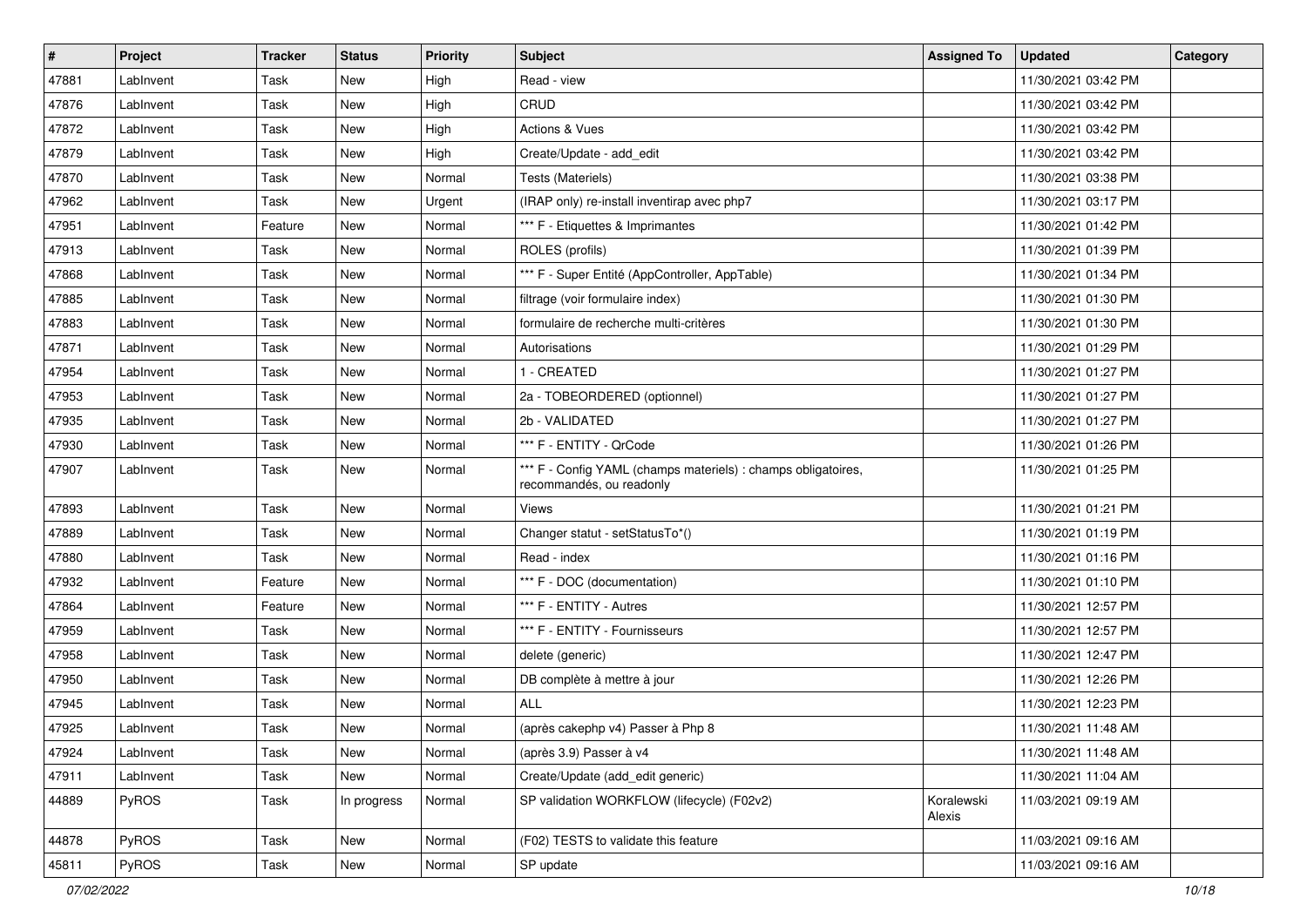| #     | Project      | <b>Tracker</b> | <b>Status</b> | <b>Priority</b> | <b>Subject</b>                                                   | <b>Assigned To</b>   | <b>Updated</b>      | Category |
|-------|--------------|----------------|---------------|-----------------|------------------------------------------------------------------|----------------------|---------------------|----------|
| 45816 | PyROS        | Task           | New           | Normal          | <b>SP Delete</b>                                                 |                      | 10/28/2021 08:35 AM |          |
| 45810 | PyROS        | Task           | New           | Normal          | SP Read (view list and view 1)                                   |                      | 10/27/2021 02:47 PM |          |
| 45809 | <b>PyROS</b> | Task           | New           | Normal          | SP Create                                                        |                      | 10/27/2021 08:42 AM |          |
| 47412 | PyROS        | Task           | In progress   | Normal          | F09 Tests                                                        |                      | 10/12/2021 03:01 PM |          |
| 47408 | PyROS        | Task           | In progress   | Normal          | F05 Tests                                                        |                      | 10/12/2021 03:00 PM |          |
| 47407 | PyROS        | Task           | In progress   | Normal          | F04 Tests                                                        |                      | 10/12/2021 03:00 PM |          |
| 47406 | PyROS        | Task           | In progress   | Normal          | F03 Tests                                                        |                      | 10/12/2021 03:00 PM |          |
| 47405 | <b>PyROS</b> | Task           | In progress   | Normal          | F02 Tests                                                        |                      | 10/12/2021 02:59 PM |          |
| 45018 | PyROS        | Task           | New           | High            | Définir config pour TNC (4 channels Cam)                         | Klotz Alain          | 10/12/2021 08:52 AM |          |
| 45017 | PyROS        | Task           | In progress   | High            | Définir config pour GUITALENS (observatoire avec plusieurs UNIT) | Klotz Alain          | 10/12/2021 08:52 AM |          |
| 44886 | PyROS        | Task           | New           | Normal          | (F01) ENTITIES - definition & implementation                     |                      | 10/12/2021 07:50 AM |          |
| 44842 | PyROS        | Task           | New           | Normal          | <b>USER</b>                                                      |                      | 10/12/2021 07:50 AM |          |
| 47401 | PyROS        | Task           | New           | Normal          | FUNCTIONAL TESTS - Each FEATURE functional tests                 |                      | 10/11/2021 11:42 AM |          |
| 47442 | PyROS        | Task           | New           | Normal          | PLAN DE TESTS ET DE VALIDATIONS                                  |                      | 10/11/2021 11:33 AM |          |
| 47441 | PyROS        | Task           | New           | Normal          | DOSSIER DE DÉFINITION                                            |                      | 10/11/2021 11:32 AM |          |
| 47446 | PyROS        | Task           | New           | Normal          | <b>DOSSIER SSI</b>                                               |                      | 10/11/2021 11:32 AM |          |
| 47445 | PyROS        | Task           | New           | Normal          | CAHIER DE RECETTE (NC)                                           |                      | 10/11/2021 11:31 AM |          |
| 47444 | PyROS        | Task           | New           | Normal          | MANUELS UTILISATION, INSTALLATION, ET MAINTENANCE                |                      | 10/11/2021 11:31 AM |          |
| 47443 | PyROS        | Task           | New           | Normal          | RAPPORT DES TESTS & VALIDATIONS (application du plan de test)    |                      | 10/11/2021 11:31 AM |          |
| 47440 | PyROS        | Task           | New           | Normal          | <b>LIVRABLES</b>                                                 |                      | 10/11/2021 11:29 AM |          |
| 47438 | PyROS        | Task           | New           | Normal          | PK5 (2023-06) - Doc LIVRABLES (et Présentations)                 |                      | 10/11/2021 11:26 AM |          |
| 47437 | PyROS        | Task           | New           | Normal          | PA4.1 (2023-05) - Présentations et Rapport Avancement            |                      | 10/11/2021 11:25 AM |          |
| 47436 | PyROS        | Task           | New           | Normal          | PK4 (2023-02) - Doc LIVRABLES (et Présentations)                 |                      | 10/11/2021 11:23 AM |          |
| 47435 | PyROS        | Task           | New           | Normal          | PA3.2 (2023-02) - Présentations et Rapport Avancement            |                      | 10/11/2021 11:22 AM |          |
| 47433 | PyROS        | Task           | New           | Normal          | PA3.1 (2023-01) - Présentations et Rapport Avancement            |                      | 10/11/2021 11:22 AM |          |
| 47432 | PyROS        | Task           | New           | Normal          | PK3 (2023-01) - Doc LIVRABLES (et Présentations)                 |                      | 10/11/2021 11:20 AM |          |
| 47431 | PyROS        | Task           | New           | Normal          | PA2.2 (2022-10) - Présentations et Rapport Avancement            |                      | 10/11/2021 11:19 AM |          |
| 47430 | PyROS        | Task           | New           | Normal          | PA2.1 (2022-08) - Présentations et Rapport Avancement            |                      | 10/11/2021 11:18 AM |          |
| 45791 | PyROS        | Task           | New           | Normal          | PA1.1 (2022-03) - Présentations et Rapport Avancement            |                      | 10/11/2021 11:14 AM |          |
| 45336 | PyROS        | Task           | In progress   | Normal          | SCHEMA FILES - Fichiers schema pour valider la config            | Koralewski<br>Alexis | 10/11/2021 10:43 AM |          |
| 45337 | PyROS        | Task           | In progress   | Normal          | Description du Site (horizon + home)                             | Klotz Alain          | 10/11/2021 10:42 AM |          |
| 47375 | PyROS        | Task           | New           | Normal          | Association quota SP                                             |                      | 10/11/2021 10:37 AM |          |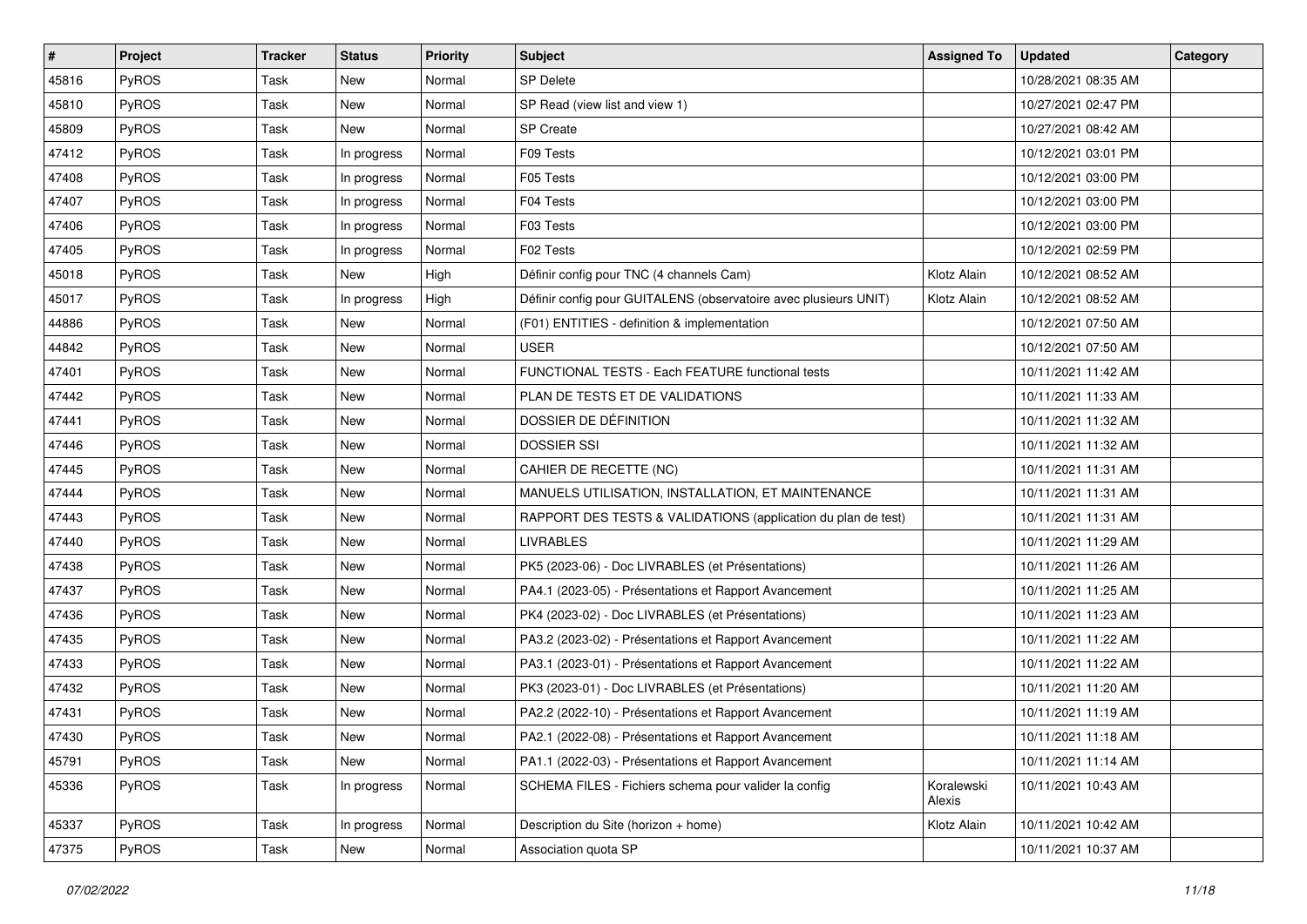| $\sharp$ | Project      | <b>Tracker</b> | <b>Status</b> | <b>Priority</b> | Subject                                                                                     | <b>Assigned To</b>   | <b>Updated</b>      | Category |
|----------|--------------|----------------|---------------|-----------------|---------------------------------------------------------------------------------------------|----------------------|---------------------|----------|
| 44884    | <b>PyROS</b> | Task           | In progress   | Normal          | Time Period (Period)                                                                        |                      | 10/11/2021 10:36 AM |          |
| 45756    | <b>PyROS</b> | Task           | New           | Normal          | QUOTA & PRIO - Gestion du quota et de la priorité                                           |                      | 10/11/2021 10:35 AM |          |
| 44882    | PyROS        | Task           | In progress   | Normal          | <b>SP</b>                                                                                   | Koralewski<br>Alexis | 10/11/2021 10:34 AM |          |
| 44881    | PyROS        | Task           | New           | Normal          | (F02) ENTITIES - definition & implementation                                                | Koralewski<br>Alexis | 10/11/2021 10:34 AM |          |
| 44877    | PyROS        | Task           | In progress   | Normal          | (F02) AUTHORIZATIONS for this feature (who can do what) :<br>documentation & implementation | Koralewski<br>Alexis | 10/11/2021 10:24 AM |          |
| 47419    | <b>PyROS</b> | Task           | New           | Normal          | F16 FUNCTIONAL Tests                                                                        |                      | 10/11/2021 10:11 AM |          |
| 47418    | <b>PyROS</b> | Task           | <b>New</b>    | Normal          | F15 FUNCTIONAL Tests                                                                        |                      | 10/11/2021 10:11 AM |          |
| 47416    | PyROS        | Task           | New           | Normal          | <b>F13 FUNCTIONAL Tests</b>                                                                 |                      | 10/11/2021 10:11 AM |          |
| 47415    | PyROS        | Task           | New           | Normal          | F12 FUNCTIONAL Tests                                                                        |                      | 10/11/2021 10:11 AM |          |
| 47414    | PyROS        | Task           | <b>New</b>    | Normal          | F11 FUNCTIONAL Tests                                                                        |                      | 10/11/2021 10:10 AM |          |
| 47413    | <b>PyROS</b> | Task           | New           | Normal          | F10 FUNCTIONAL Tests                                                                        |                      | 10/11/2021 10:10 AM |          |
| 47411    | <b>PyROS</b> | Task           | <b>New</b>    | Normal          | <b>F08 FUNCTIONAL Tests</b>                                                                 |                      | 10/11/2021 10:10 AM |          |
| 47410    | PyROS        | Task           | New           | Normal          | F07 FUNCTIONAL Tests                                                                        |                      | 10/11/2021 10:10 AM |          |
| 47409    | <b>PyROS</b> | Task           | New           | Normal          | <b>F06 FUNCTIONAL Tests</b>                                                                 |                      | 10/11/2021 10:10 AM |          |
| 47403    | PyROS        | Task           | New           | Normal          | HIGH LEVEL FUNCTION TESTS - Transversal functionalities TESTs<br>involving several features |                      | 10/11/2021 10:08 AM |          |
| 47402    | PyROS        | Task           | New           | Normal          | <b>INTEGRATION TESTS - FEATURES integration tests with each other</b>                       |                      | 10/11/2021 10:07 AM |          |
| 47368    | PyROS        | Task           | In progress   | Normal          | <b>CRUD Scientific Theme</b>                                                                | Koralewski<br>Alexis | 10/11/2021 10:01 AM |          |
| 45044    | PyROS        | Task           | In progress   | Normal          | CRUD des autres entités (Institutes, Time Periods, Scientific Theme)                        | Koralewski<br>Alexis | 10/11/2021 10:01 AM |          |
| 44876    | PyROS        | Task           | In progress   | Normal          | (F01) AUTHORIZATIONS for this feature (who can do what) :<br>documentation & implementation | Koralewski<br>Alexis | 10/08/2021 06:03 PM |          |
| 44832    | PyROS        | Task           | In progress   | Normal          | Un utilisateur non connecté ne doit voir que les pages publiques                            |                      | 10/08/2021 06:03 PM |          |
| 46780    | PyROS        | Task           | <b>New</b>    | Normal          | (F01) EXIGENCES satisfaites (+ tests mis à jour)                                            |                      | 10/08/2021 06:01 PM |          |
| 45048    | PyROS        | Task           | New           | Normal          | HARDWARE DEVICES definition, test, config, management                                       |                      | 10/08/2021 05:51 PM |          |
| 44995    | PyROS        | Task           | New           | Normal          | (F09) TESTS to validate this feature                                                        |                      | 10/08/2021 05:45 PM |          |
| 45753    | PyROS        | Task           | In progress   | Normal          | Public visibility : gérer les champs publics                                                | Koralewski<br>Alexis | 10/07/2021 12:49 PM |          |
| 45815    | PyROS        | Task           | New           | Normal          | test_SCP_manage_quota                                                                       |                      | 09/22/2021 04:47 PM |          |
| 46790    | PyROS        | Task           | New           | Normal          | F16 - EXIGENCES satisfaites (+ tests mis à jour)                                            |                      | 09/14/2021 02:47 PM |          |
| 46789    | PyROS        | Task           | New           | Normal          | F15 - EXIGENCES satisfaites (+ tests mis à jour)                                            |                      | 09/14/2021 02:47 PM |          |
| 46786    | PyROS        | Task           | New           | Normal          | F08 - EXIGENCES satisfaites (+ tests mis à jour)                                            |                      | 09/14/2021 02:45 PM |          |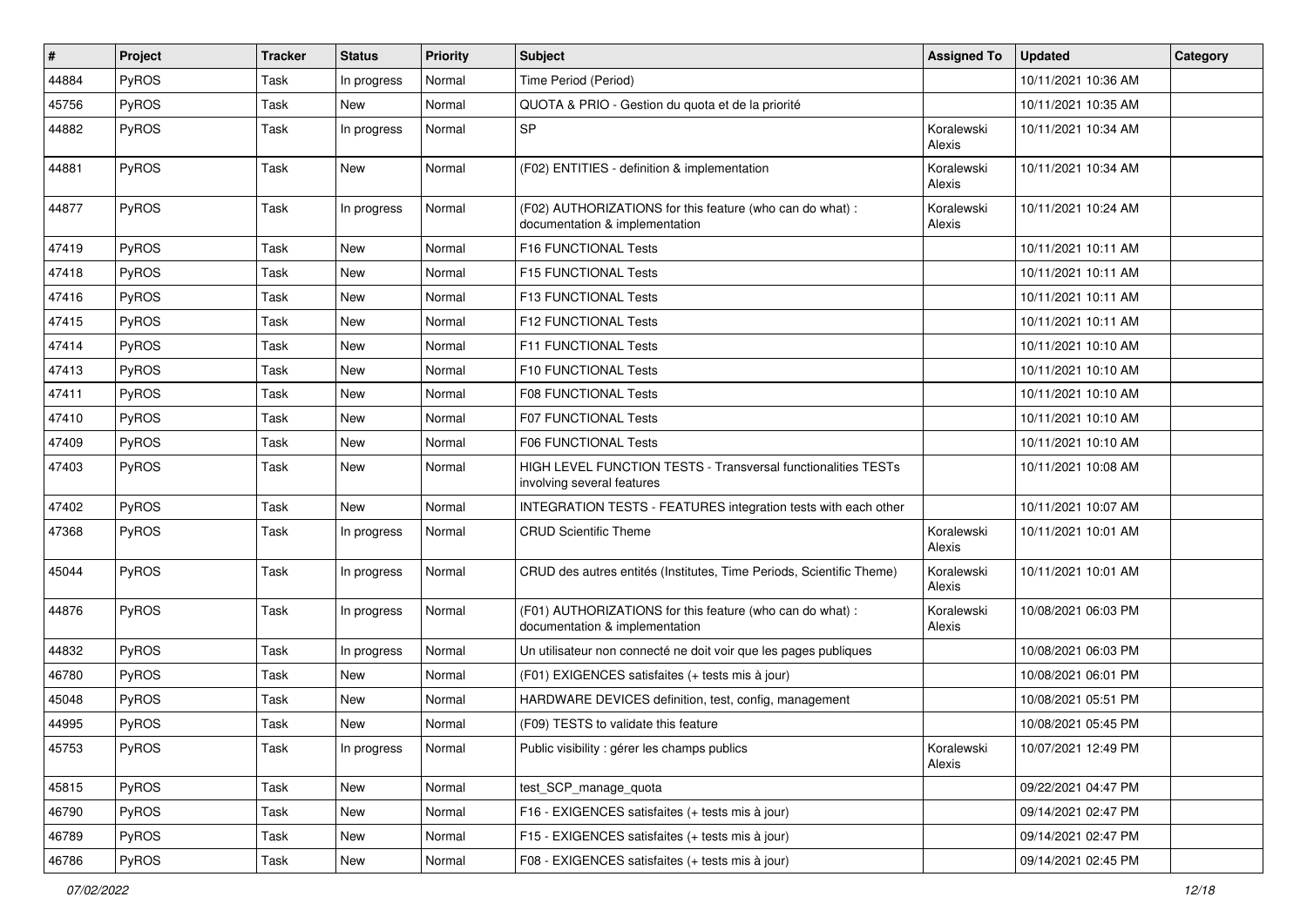| $\pmb{\sharp}$ | <b>Project</b> | <b>Tracker</b> | <b>Status</b> | <b>Priority</b> | <b>Subject</b>                                                                                                       | <b>Assigned To</b>     | <b>Updated</b>      | Category |
|----------------|----------------|----------------|---------------|-----------------|----------------------------------------------------------------------------------------------------------------------|------------------------|---------------------|----------|
| 46785          | PyROS          | Task           | <b>New</b>    | Normal          | F07 - EXIGENCES satisfaites (+ tests mis à jour)                                                                     |                        | 09/14/2021 02:44 PM |          |
| 46783          | <b>PyROS</b>   | Task           | New           | Normal          | F04 - EXIGENCES satisfaites (+ tests mis à jour)                                                                     |                        | 09/14/2021 02:43 PM |          |
| 46782          | PyROS          | Task           | New           | Normal          | F03 - EXIGENCES satisfaites (+ tests mis à jour)                                                                     |                        | 09/14/2021 02:43 PM |          |
| 44891          | <b>PyROS</b>   | Task           | New           | Normal          | Create/Update                                                                                                        |                        | 09/14/2021 11:48 AM |          |
| 45555          | PyROS          | Task           | In progress   | Normal          | <b>CRUD Time Periods</b>                                                                                             | Koralewski<br>Alexis   | 09/07/2021 08:58 AM |          |
| 44833          | <b>PyROS</b>   | Task           | New           | Normal          | Registration : un nouvel utilisateur doit pouvoir s'enregistrer directement<br>sur le site web (soumis à validation) | Koralewski<br>Alexis   | 08/31/2021 02:16 PM |          |
| 45762          | PyROS          | Task           | New           | Normal          | <b>Test User Connexion</b>                                                                                           |                        | 08/13/2021 01:55 PM |          |
| 44847          | <b>PyROS</b>   | Task           | New           | Normal          | (F01) TESTS (users) validant cette feature                                                                           | Koralewski<br>Alexis   | 08/13/2021 01:55 PM |          |
| 45761          | PyROS          | Task           | <b>New</b>    | Normal          | Test User Create (registration)                                                                                      |                        | 08/13/2021 01:54 PM |          |
| 45766          | PyROS          | Task           | New           | Normal          | Test User Update                                                                                                     |                        | 08/13/2021 01:53 PM |          |
| 45772          | PyROS          | Task           | New           | Normal          | Test User Read (view list and view 1)                                                                                |                        | 08/13/2021 01:51 PM |          |
| 45776          | PyROS          | Task           | <b>New</b>    | Normal          | <b>Test User Delete</b>                                                                                              |                        | 08/13/2021 01:46 PM |          |
| 45818          | PyROS          | Task           | New           | Normal          | (F14) TESTS to validate this feature                                                                                 |                        | 08/09/2021 10:43 AM |          |
| 45003          | PyROS          | Task           | New           | Normal          | Config Read & View                                                                                                   | Koralewski<br>Alexis   | 08/09/2021 10:43 AM |          |
| 45749          | <b>PyROS</b>   | Task           | In progress   | Normal          | Gérer le retrait et le retour d'un device (panne, désactiver/réactiver un<br>device)                                 |                        | 08/09/2021 10:42 AM |          |
| 45799          | <b>PyROS</b>   | Task           | <b>New</b>    | Normal          | Execute TESTS on commit/push (new script PUSH)                                                                       | <b>Pallier Etienne</b> | 07/19/2021 08:54 AM |          |
| 45050          | PyROS          | Task           | In progress   | Normal          | Test caméra du TNC (FLI)                                                                                             | Klotz Alain            | 07/16/2021 09:34 AM |          |
| 45049          | <b>PyROS</b>   | Task           | New           | Normal          | CAMERA FLI                                                                                                           |                        | 07/16/2021 09:34 AM |          |
| 44866          | PyROS          | Task           | In progress   | High            | Associer chaque FEATURE à 1(N) CLASSE/AGENT pyros<br>(implémentation)                                                | Pallier Etienne        | 07/16/2021 09:13 AM |          |
| 45163          | PyROS          | Story          | New           | Normal          | REQ-013 PYROS-10 ordonnancement temps réel                                                                           |                        | 07/01/2021 08:30 AM |          |
| 44719          | PyROS          | Story          | New           | Normal          | REQ-010 Ordonnancement des requêtes                                                                                  |                        | 07/01/2021 08:30 AM |          |
| 44713          | PyROS          | Story          | New           | Normal          | **** REQ-020 CCTP                                                                                                    |                        | 07/01/2021 08:30 AM |          |
| 45162          | <b>PyROS</b>   | Story          | <b>New</b>    | Normal          | REQ-014 PYROS-10 priorité et quotas utilisateurs                                                                     |                        | 07/01/2021 08:29 AM |          |
| 45161          | PyROS          | Story          | New           | Normal          | REQ-011 PYROS-10 ordonnanceur sur chaque télescope                                                                   |                        | 07/01/2021 08:29 AM |          |
| 45556          | <b>PyROS</b>   | Task           | <b>New</b>    | Normal          | User activation/deactivation                                                                                         |                        | 06/25/2021 08:18 AM |          |
| 44896          | PyROS          | Task           | <b>New</b>    | Normal          | On peut consulter la liste des SP                                                                                    |                        | 06/18/2021 03:17 PM |          |
| 44843          | PyROS          | Task           | <b>New</b>    | Normal          | ROLES : Un utilisateur peut avoir plusieurs roles                                                                    |                        | 06/18/2021 03:15 PM |          |
| 44897          | PyROS          | Task           | New           | Normal          | On peut voir la fiche détaillée d'un SP                                                                              |                        | 06/16/2021 11:29 AM |          |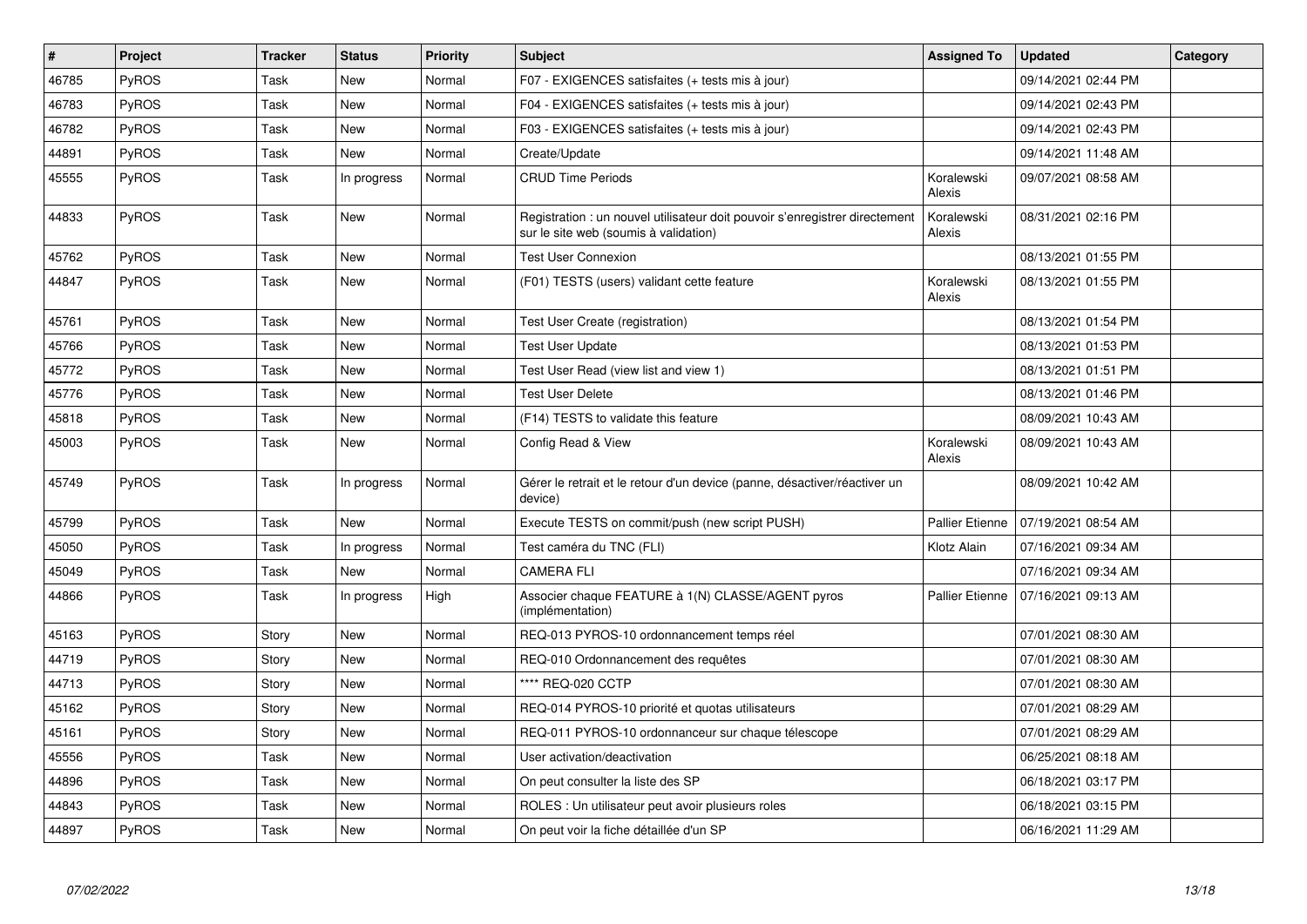| $\vert$ # | Project      | <b>Tracker</b> | <b>Status</b> | <b>Priority</b> | Subject                                                                                                                 | <b>Assigned To</b>     | <b>Updated</b>      | Category |
|-----------|--------------|----------------|---------------|-----------------|-------------------------------------------------------------------------------------------------------------------------|------------------------|---------------------|----------|
| 44894     | PyROS        | Task           | <b>New</b>    | Normal          | Un Observer peut créer un nouveau Proposal (SP) pour une Période<br>spécifique future                                   |                        | 06/16/2021 11:28 AM |          |
| 44716     | <b>PyROS</b> | Story          | New           | Normal          | **** REQ-071 AJOUT OSMOSE                                                                                               |                        | 06/14/2021 01:19 PM |          |
| 44715     | <b>PyROS</b> | Story          | New           | Normal          | **** REQ-065 AJOUT UPGRADE                                                                                              |                        | 06/14/2021 01:19 PM |          |
| 44718     | PyROS        | Story          | <b>New</b>    | Normal          | **** REQ-025 AJOUT TNC                                                                                                  |                        | 06/14/2021 01:19 PM |          |
| 44717     | <b>PyROS</b> | Story          | New           | Normal          | **** REQ-022 TAROT NC                                                                                                   |                        | 06/14/2021 01:19 PM |          |
| 45452     | <b>PyROS</b> | Story          | <b>New</b>    | Normal          | *** REQ-0XX REQUIREMENTS FROM CNES (PR)                                                                                 |                        | 06/14/2021 01:17 PM |          |
| 44812     | PyROS        | Story          | New           | Normal          | *** REQ-200 FOR TAROT NETWORK INTEGRATION                                                                               |                        | 06/14/2021 01:13 PM |          |
| 44369     | PyROS        | Task           | In progress   | Normal          | clean gdoc technique                                                                                                    | <b>Pallier Etienne</b> | 06/09/2021 01:09 PM |          |
| 44969     | PyROS        | Task           | New           | Normal          | (F07) AUTHORIZATIONS for this feature (who can do what) :<br>documentation & implementation                             |                        | 06/08/2021 08:21 AM |          |
| 44987     | PyROS        | Task           | New           | Normal          | (F08) AUTHORIZATIONS for this feature (who can do what) :<br>documentation & implementation                             |                        | 06/08/2021 08:20 AM |          |
| 45291     | PyROS        | Task           | New           | Normal          | (F10) AUTHORIZATIONS for this feature (who can do what) :<br>documentation & implementation                             |                        | 06/08/2021 08:19 AM |          |
| 45346     | PyROS        | Task           | New           | Normal          | (F10) ENTITIES - Initial data (fixture)                                                                                 |                        | 06/03/2021 09:17 AM |          |
| 45290     | <b>PyROS</b> | Task           | <b>New</b>    | Normal          | (F10) ENTITIES - definition & implementation                                                                            |                        | 06/03/2021 09:17 AM |          |
| 45295     | PyROS        | Task           | New           | Normal          | Create DARK files (acquisition)                                                                                         |                        | 05/27/2021 11:22 AM |          |
| 45294     | PyROS        | Task           | New           | Normal          | Create BIAS files (acquisition)                                                                                         |                        | 05/27/2021 11:22 AM |          |
| 45293     | PyROS        | Task           | New           | Normal          | Create FLAT files (acquisition)                                                                                         |                        | 05/27/2021 11:21 AM |          |
| 45292     | PyROS        | Task           | <b>New</b>    | Normal          | (F10) TESTS to validate this feature                                                                                    |                        | 05/27/2021 11:11 AM |          |
| 44813     | <b>PyROS</b> | Story          | New           | Normal          | REQ-123 Architecture extensible et Extensions privatisables                                                             |                        | 05/12/2021 12:21 PM |          |
| 45195     | PyROS        | Story          | <b>New</b>    | Normal          | REQ-122 Page information état agent                                                                                     |                        | 05/12/2021 12:18 PM |          |
| 45194     | PyROS        | Story          | New           | Normal          | REQ-121 Limiter le nombre d'essais de connexion d'un utilisateur                                                        |                        | 05/12/2021 12:17 PM |          |
| 45193     | PyROS        | Story          | <b>New</b>    | Normal          | REQ-120 Pages web dédiées pour gérer différents besoins                                                                 |                        | 05/12/2021 12:17 PM |          |
| 45192     | <b>PyROS</b> | Story          | New           | Normal          | REQ-119 Analyse images : le service de traitement d'images doit être<br>interopérable (à distance, par service externe) |                        | 05/12/2021 12:17 PM |          |
| 45191     | PyROS        | Story          | New           | Normal          | REQ-118 Avoir un obturateur sur les caméras (Utile pour faire les Dark)                                                 |                        | 05/12/2021 12:16 PM |          |
| 45190     | PyROS        | Story          | New           | Normal          | REQ-117 Calibration : génération des images de calibration en fonction<br>du temps (DBF) (Dark dépend du temps pose)    |                        | 05/12/2021 12:16 PM |          |
| 45189     | <b>PyROS</b> | Story          | New           | Normal          | REQ-116 Calibration astro : trouver une solution quand l'image est<br>distendue (distortion)                            |                        | 05/12/2021 12:16 PM |          |
| 45188     | PyROS        | Story          | New           | Normal          | REQ-115 Calibration : traiter efficacement les fichiers de calibration DBF<br>(dark, bias, flat)                        |                        | 05/12/2021 12:15 PM |          |
| 45187     | PyROS        | Story          | New           | Normal          | REQ-114 Planification des séquences : Equité                                                                            |                        | 05/12/2021 12:15 PM |          |
| 45186     | PyROS        | Story          | New           | Normal          | REQ-113 Planification des séquences : Efficacité, efficience                                                            |                        | 05/12/2021 12:15 PM |          |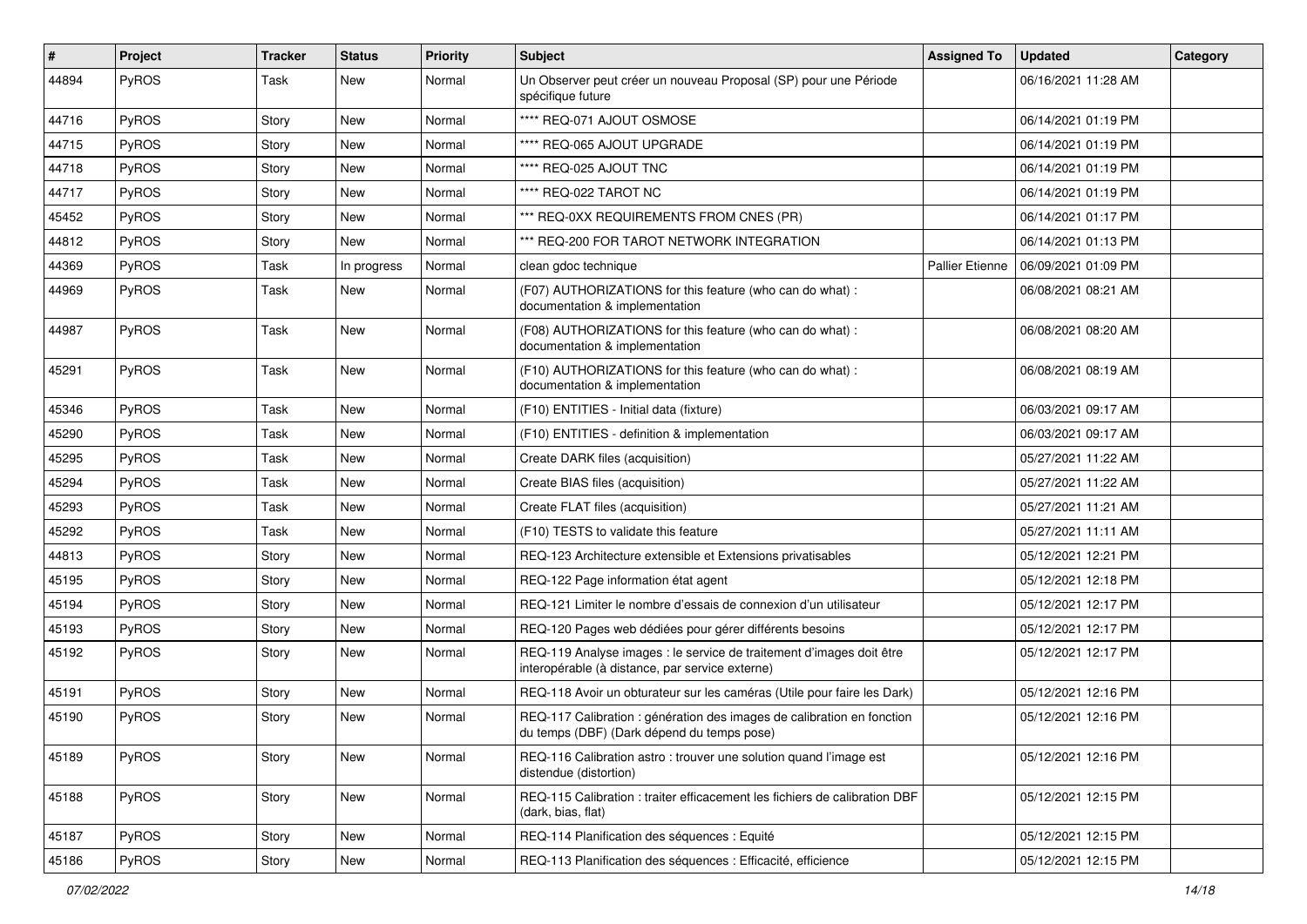| #     | Project      | <b>Tracker</b> | <b>Status</b> | <b>Priority</b> | <b>Subject</b>                                                                                                   | <b>Assigned To</b> | <b>Updated</b>      | Category |
|-------|--------------|----------------|---------------|-----------------|------------------------------------------------------------------------------------------------------------------|--------------------|---------------------|----------|
| 45185 | PyROS        | Story          | <b>New</b>    | Normal          | REQ-112 Planification des séquences : Flexibilité                                                                |                    | 05/12/2021 12:14 PM |          |
| 45182 | PyROS        | Story          | New           | Normal          | REQ-109 Afficher infos utiles sur les requetes/séquences                                                         |                    | 05/12/2021 12:13 PM |          |
| 45180 | PyROS        | Story          | New           | Normal          | REQ-107 Suivi complet d'une requête, depuis son dépot, jusqu'à son<br>exécution, en passant par sa planification |                    | 05/12/2021 12:12 PM |          |
| 45179 | PyROS        | Story          | <b>New</b>    | Normal          | REQ-106 Requete appartient à un SP (lié à un PI qui est lié à des users)                                         |                    | 05/12/2021 12:12 PM |          |
| 45178 | PyROS        | Story          | New           | Normal          | REQ-105 Pouvoir enlever une séquence (scène) déposée pour en<br>déposer une autre                                |                    | 05/12/2021 12:11 PM |          |
| 45177 | PyROS        | Story          | New           | Normal          | REQ-104 Rôles utilisateurs (profils)                                                                             |                    | 05/12/2021 12:11 PM |          |
| 45176 | PyROS        | Story          | New           | Normal          | REQ-103 Connexion unique pour accéder à tous les services, si<br>possible via annuaire LDAP                      |                    | 05/12/2021 12:10 PM |          |
| 45174 | PyROS        | Story          | New           | Normal          | REQ-213 Sauvegarde temporaire des images brutes pour opérations de<br>maintenance                                |                    | 05/12/2021 12:01 PM |          |
| 45173 | PyROS        | Story          | <b>New</b>    | Normal          | REQ-212 Espace privé pour extensions et déploiement sans git                                                     |                    | 05/12/2021 12:00 PM |          |
| 45172 | <b>PyROS</b> | Story          | New           | Normal          | REQ-211 Allsky scan                                                                                              |                    | 05/12/2021 11:58 AM |          |
| 45171 | PyROS        | Story          | New           | Normal          | REQ-210 Affichage contenu BD                                                                                     |                    | 05/12/2021 11:58 AM |          |
| 45170 | PyROS        | Story          | New           | Normal          | REQ-209 Lecture des logs                                                                                         |                    | 05/12/2021 11:58 AM |          |
| 45169 | PyROS        | Story          | <b>New</b>    | Normal          | REQ-208 Lecture et téléchargement des images                                                                     |                    | 05/12/2021 11:57 AM |          |
| 45168 | PyROS        | Story          | New           | Normal          | REQ-207 Rapports de synthèse, outils de monitoring                                                               |                    | 05/12/2021 11:57 AM |          |
| 45167 | PyROS        | Story          | <b>New</b>    | Normal          | REQ-206 Espace mutualisé (comme CADOR)                                                                           |                    | 05/12/2021 11:57 AM |          |
| 45166 | PyROS        | Story          | New           | Normal          | REQ-205 Bandeau en haut de pages pour messages d'info ou<br>avertissement                                        |                    | 05/12/2021 11:56 AM |          |
| 45165 | PyROS        | Story          | New           | Normal          | REQ-204 Architecture site, différents espaces selon les roles                                                    |                    | 05/12/2021 11:56 AM |          |
| 45164 | PyROS        | Story          | <b>New</b>    | Normal          | REQ-203 GUI multilingue (choix de la langue)                                                                     |                    | 05/12/2021 11:55 AM |          |
| 44816 | PyROS        | Story          | New           | Normal          | REQ-201 Définir une esthétique Tarot                                                                             |                    | 05/12/2021 11:53 AM |          |
| 45157 | PyROS        | Story          | New           | Normal          | REQ-002 Déclenchement des jobs sur déclenchement au lieu de<br>scrutation                                        |                    | 05/12/2021 11:46 AM |          |
| 45156 | PyROS        | Story          | New           | Normal          | REQ-004 POC GTRS et websocket                                                                                    |                    | 05/12/2021 11:45 AM |          |
| 45116 | PyROS        | Story          | New           | Normal          | REQ-039 SURETE 160 Sauvegarde des pannes                                                                         |                    | 05/12/2021 10:56 AM |          |
| 45115 | PyROS        | Story          | New           | Normal          | REQ-035 SURETE_130 Maintenance à distance                                                                        |                    | 05/12/2021 10:56 AM |          |
| 45117 | PyROS        | Story          | New           | Normal          | REQ-019 Mise à disposition des images et mesures                                                                 |                    | 05/12/2021 10:55 AM |          |
| 45120 | PyROS        | Story          | New           | Normal          | REQ-017 Information sur les requêtes soumises par l'utilisateur                                                  |                    | 05/12/2021 10:55 AM |          |
| 45118 | PyROS        | Story          | New           | Normal          | REQ-016 informations sur les composants de l'observatoire                                                        |                    | 05/12/2021 10:55 AM |          |
| 45121 | PyROS        | Story          | New           | Normal          | REQ-009 requêtes de calibration                                                                                  |                    | 05/12/2021 10:54 AM |          |
| 45119 | PyROS        | Story          | New           | Normal          | REQ-008 requêtes SST flexibles                                                                                   |                    | 05/12/2021 10:54 AM |          |
| 45160 | PyROS        | Story          | New           | Normal          | REQ-012 PYROS-10 limiter les temps morts entre requêtes                                                          |                    | 05/12/2021 10:47 AM |          |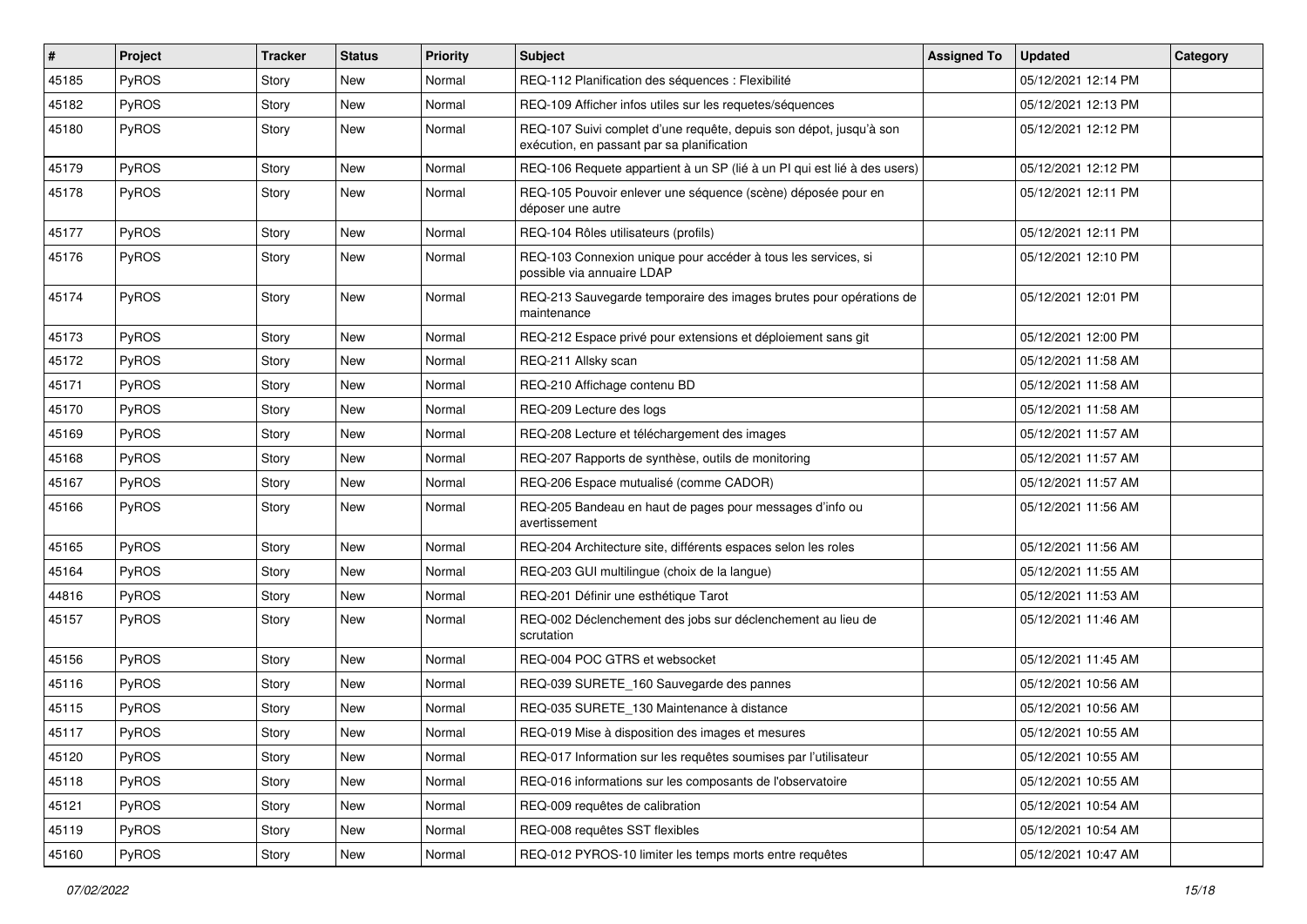| $\vert$ # | Project      | <b>Tracker</b> | <b>Status</b> | <b>Priority</b> | <b>Subject</b>                                                             | <b>Assigned To</b> | <b>Updated</b>      | Category |
|-----------|--------------|----------------|---------------|-----------------|----------------------------------------------------------------------------|--------------------|---------------------|----------|
| 45159     | <b>PyROS</b> | Story          | <b>New</b>    | Normal          | REQ-003 Interface avec les données CNRS de manière authentifiée            |                    | 05/12/2021 10:46 AM |          |
| 45158     | <b>PyROS</b> | Story          | <b>New</b>    | Normal          | REQ-006 Notification de changement d'état d'une requête                    |                    | 05/12/2021 10:45 AM |          |
| 45155     | <b>PyROS</b> | Story          | New           | Normal          | REQ-001 planification de tâches récurrentes                                |                    | 05/12/2021 10:44 AM |          |
| 45152     | <b>PyROS</b> | Story          | New           | Normal          | REQ-068 ACCEPT 010 Plan de validation et d'essai                           |                    | 05/12/2021 10:42 AM |          |
| 45151     | <b>PyROS</b> | Story          | New           | Normal          | REQ-069 Plan de validation et d'essai                                      |                    | 05/12/2021 10:42 AM |          |
| 45150     | <b>PyROS</b> | Story          | New           | Normal          | REQ-066 QUALIF_030 Exigence                                                |                    | 05/12/2021 10:41 AM |          |
| 45149     | <b>PyROS</b> | Story          | New           | Normal          | REQ-067 Qualification des exigences                                        |                    | 05/12/2021 10:41 AM |          |
| 45148     | <b>PyROS</b> | Story          | New           | Normal          | REQ-063 Qualification opérationnelle                                       |                    | 05/12/2021 10:40 AM |          |
| 45147     | <b>PyROS</b> | Story          | New           | Normal          | REQ-059 Qualification technique                                            |                    | 05/12/2021 10:40 AM |          |
| 45146     | PyROS        | Story          | New           | Normal          | REQ-064 Déploiement                                                        |                    | 05/12/2021 10:39 AM |          |
| 45145     | PyROS        | Story          | New           | Normal          | REQ-062 QUALIF_020 Qualification opérationnelle                            |                    | 05/12/2021 10:39 AM |          |
| 45144     | PyROS        | Story          | New           | Normal          | REQ-060 JUSTIF_010 Justification de la définition                          |                    | 05/12/2021 10:38 AM |          |
| 45143     | <b>PyROS</b> | Story          | New           | Normal          | REQ-061 Justification de la définition                                     |                    | 05/12/2021 10:37 AM |          |
| 45142     | <b>PyROS</b> | Story          | New           | Normal          | REQ-058 QUALIF 010 Qualification technique                                 |                    | 05/12/2021 10:37 AM |          |
| 45141     | <b>PyROS</b> | Story          | New           | Normal          | REQ-056 INTERFACE_010 Interfaçage avec PyROS                               |                    | 05/12/2021 10:36 AM |          |
| 45140     | <b>PyROS</b> | Story          | New           | Normal          | REQ-057 Interfaçage avec TAROT NC                                          |                    | 05/12/2021 10:36 AM |          |
| 45139     | <b>PyROS</b> | Story          | New           | Normal          | REQ-054 Documentation et Formation                                         |                    | 05/12/2021 10:35 AM |          |
| 45138     | PyROS        | Story          | New           | Normal          | REQ-055 ERGO_040 Documentation                                             |                    | 05/12/2021 10:35 AM |          |
| 45137     | PyROS        | Story          | New           | Normal          | REQ-053 ERGO_030 Formation                                                 |                    | 05/12/2021 10:35 AM |          |
| 45136     | PyROS        | Story          | New           | Normal          | REQ-052 ERGO_020 Operabilité                                               |                    | 05/12/2021 10:34 AM |          |
| 45134     | PyROS        | Story          | New           | Normal          | REQ-043 SURETE_180 Sécurité des personnes : lumière                        |                    | 05/12/2021 10:33 AM |          |
| 45133     | <b>PyROS</b> | Story          | New           | Normal          | REQ-042 SURETE 170 Sécurité des personnes : système d'arrêt<br>automatique |                    | 05/12/2021 10:33 AM |          |
| 45132     | <b>PyROS</b> | Story          | New           | Normal          | REQ-031 SURETE 040 Automatisation du bâtiment                              |                    | 05/12/2021 10:32 AM |          |
| 45127     | <b>PyROS</b> | Story          | New           | Normal          | REQ-044 SURETE 190 Sécurité des personnes : système d'arrêt<br>d'urgence   |                    | 05/12/2021 10:30 AM |          |
| 45125     | <b>PyROS</b> | Story          | New           | Normal          | REQ-041 information sur les composants (ajout)                             |                    | 05/12/2021 10:29 AM |          |
| 45124     | <b>PyROS</b> | Story          | New           | Normal          | REQ-038 focalisation, alignement,                                          |                    | 05/12/2021 10:29 AM |          |
| 45123     | <b>PyROS</b> | Story          | New           | Normal          | REQ-036 logiciel pour la maintenance à distance                            |                    | 05/12/2021 10:28 AM |          |
| 45122     | <b>PyROS</b> | Story          | New           | Normal          | REQ-032 automatisation du bâtiment et du télescope                         |                    | 05/12/2021 10:27 AM |          |
| 45114     | <b>PyROS</b> | Story          | New           | Normal          | REQ-021 FONC 020 Saut en déclinaison entre chaque image                    |                    | 05/12/2021 10:15 AM |          |
| 45113     | <b>PyROS</b> | Story          | New           | Normal          | REQ-024 FONC_080 Directions et trajectoires accessibles                    |                    | 05/12/2021 10:11 AM |          |
| 45112     | PyROS        | Story          | New           | Normal          | REQ-023 FONC_030 Délai de reprogrammation                                  |                    | 05/12/2021 10:00 AM |          |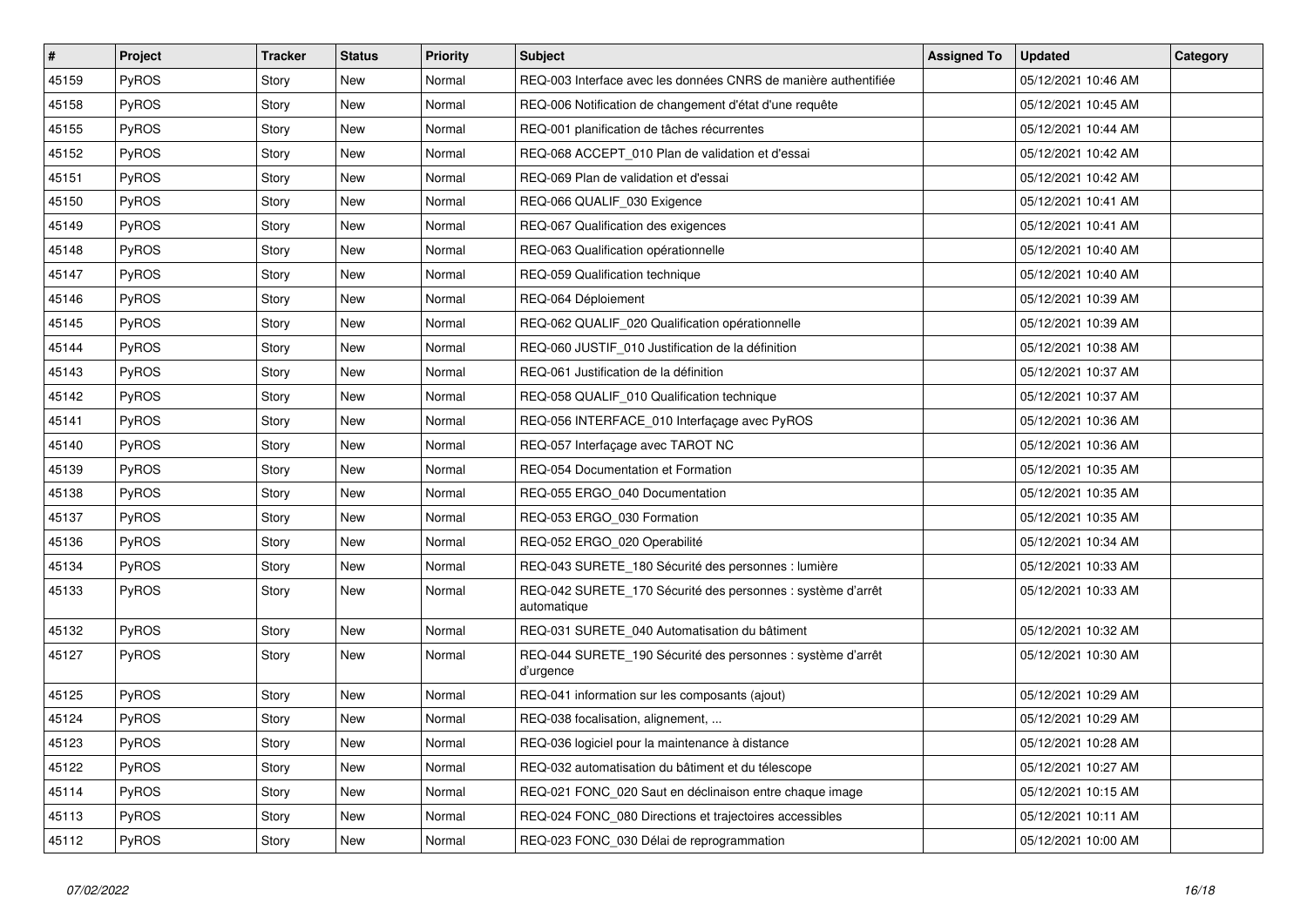| $\vert$ # | Project      | Tracker    | <b>Status</b> | <b>Priority</b> | <b>Subject</b>                                                                                                                               | <b>Assigned To</b>        | <b>Updated</b>      | Category |
|-----------|--------------|------------|---------------|-----------------|----------------------------------------------------------------------------------------------------------------------------------------------|---------------------------|---------------------|----------|
| 45097     | <b>PyROS</b> | Story      | New           | Normal          | REQ-028 FONC_180 Métadonnées pour les poursuites LEO<br>(optionnelle)                                                                        |                           | 05/11/2021 04:45 PM |          |
| 45102     | PyROS        | Story      | New           | Normal          | REQ-029 Métadonnées des images                                                                                                               |                           | 05/11/2021 04:44 PM |          |
| 45096     | <b>PyROS</b> | Story      | New           | Normal          | REQ-027 FONC 170 Métadonnées                                                                                                                 |                           | 05/11/2021 04:44 PM |          |
| 45100     | <b>PyROS</b> | Story      | New           | Normal          | REQ-026 Plage d'angles horaires et ligne d'horizon                                                                                           |                           | 05/11/2021 04:38 PM |          |
| 45099     | <b>PyROS</b> | Story      | New           | Normal          | REQ-037 SURETE_140 Vérification du fonctionnement du télescope :<br>calibration                                                              |                           | 05/11/2021 04:35 PM |          |
| 45098     | <b>PyROS</b> | Story      | New           | Normal          | REQ-030 SURETE 30 Répartition des nuits                                                                                                      |                           | 05/11/2021 04:27 PM |          |
| 45095     | <b>PyROS</b> | Story      | New           | Normal          | REQ-018 Cloisonnement des données                                                                                                            |                           | 05/11/2021 04:17 PM |          |
| 44815     | <b>PyROS</b> | Story      | New           | Normal          | REQ-015 Ajustement dynamique des quotas utilisateurs                                                                                         |                           | 05/11/2021 04:11 PM |          |
| 44817     | <b>PyROS</b> | Story      | New           | Normal          | REQ-202 Deux types de connexion utilisateurs (LDAP ou sans)                                                                                  |                           | 05/11/2021 03:43 PM |          |
| 44867     | <b>PyROS</b> | Task       | New           | High            | Mettre les TASKS dans la version v0.1 prévue pour juin, dans doc-specs<br>et dans redmine (puis planifier aussi les autres versions futures) | Pallier Etienne           | 05/06/2021 06:19 PM |          |
| 44363     | <b>PyROS</b> | Task       | In progress   | High            | ODJ & CR Réunions                                                                                                                            | <b>Pallier Etienne</b>    | 05/06/2021 06:18 PM |          |
| 44367     | PyROS        | Task       | In progress   | Normal          | Ajouter membres dans gitlab (IRAP + $CNES$ ?)                                                                                                | <b>Pallier Etienne</b>    | 05/06/2021 06:13 PM |          |
| 45051     | <b>PyROS</b> | Task       | New           | Normal          | Implémenter le protocole Indi avec une classe DeviceControllerIndi                                                                           |                           | 05/06/2021 05:05 PM |          |
| 45000     | PyROS        | Task       | <b>New</b>    | High            | Generic commands grammar description & management                                                                                            |                           | 05/06/2021 05:05 PM |          |
| 44334     | <b>PyROS</b> | Task       | In progress   | High            | (F08) Intégration protocole INDI                                                                                                             |                           | 05/06/2021 05:05 PM |          |
| 45041     | PyROS        | Task       | New           | Normal          | Pouvoir télécharger zip ou faire clone depuis gitlab sans se connecter                                                                       | <b>Pallier Etienne</b>    | 05/06/2021 04:05 PM |          |
| 44358     | <b>PyROS</b> | Task       | In progress   | Normal          | Gestion Kanban avec backlog (todo, doing, done), sprints                                                                                     | <b>Pallier Etienne</b>    | 05/06/2021 03:43 PM |          |
| 44370     | <b>PyROS</b> | Task       | In progress   | Normal          | Website vitrine projet : Site web pyros (style Cassis irap)                                                                                  | <b>Pallier Etienne</b>    | 05/06/2021 03:43 PM |          |
| 44344     | <b>PyROS</b> | Task       | In progress   | High            | Définir un style de codage (source et test)                                                                                                  | Pallier Etienne           | 05/06/2021 03:38 PM |          |
| 44361     | <b>PyROS</b> | Task       | In progress   | High            | Mettre à jour gitlab in2p3 et changer le remote de nous tous (remplace<br>irap)                                                              | <b>Pallier Etienne</b>    | 05/06/2021 03:37 PM |          |
| 45037     | <b>PyROS</b> | Task       | In progress   | Normal          | Algo description                                                                                                                             | Klotz Alain               | 05/06/2021 02:59 PM |          |
| 44973     | <b>PyROS</b> | Task       | <b>New</b>    | Normal          | (F07) Scheduling Sequences according to priorities, quotas, observing<br>conditions, Seq parameters, Seq constraints                         |                           | 05/06/2021 02:59 PM |          |
| 44354     | PyROS        | Task       | In progress   | High            | Installer, tester, faire fonctionner, et comprendre ce protocole sur linux                                                                   | Klotz Alain               | 05/06/2021 02:47 PM |          |
| 45035     | <b>PyROS</b> | Task       | New           | Normal          | Resilience (failure tolerance)                                                                                                               |                           | 05/06/2021 12:58 PM |          |
| 45034     | <b>PyROS</b> | Task       | New           | Normal          | Resilience (failure tolerance)                                                                                                               |                           | 05/06/2021 12:58 PM |          |
| 44518     | IN2P3-Forge  | <b>Bug</b> | In progress   | High            | find-user dialog much slower since migration                                                                                                 | <b>ROUET</b><br>Jean-René | 05/05/2021 02:28 PM |          |
| 44992     | PyROS        | Task       | New           | Normal          | Switch modes between Automatic and Manual mode                                                                                               |                           | 05/04/2021 12:31 PM |          |
| 44991     | PyROS        | Task       | New           | Normal          | Execution                                                                                                                                    |                           | 05/04/2021 12:30 PM |          |